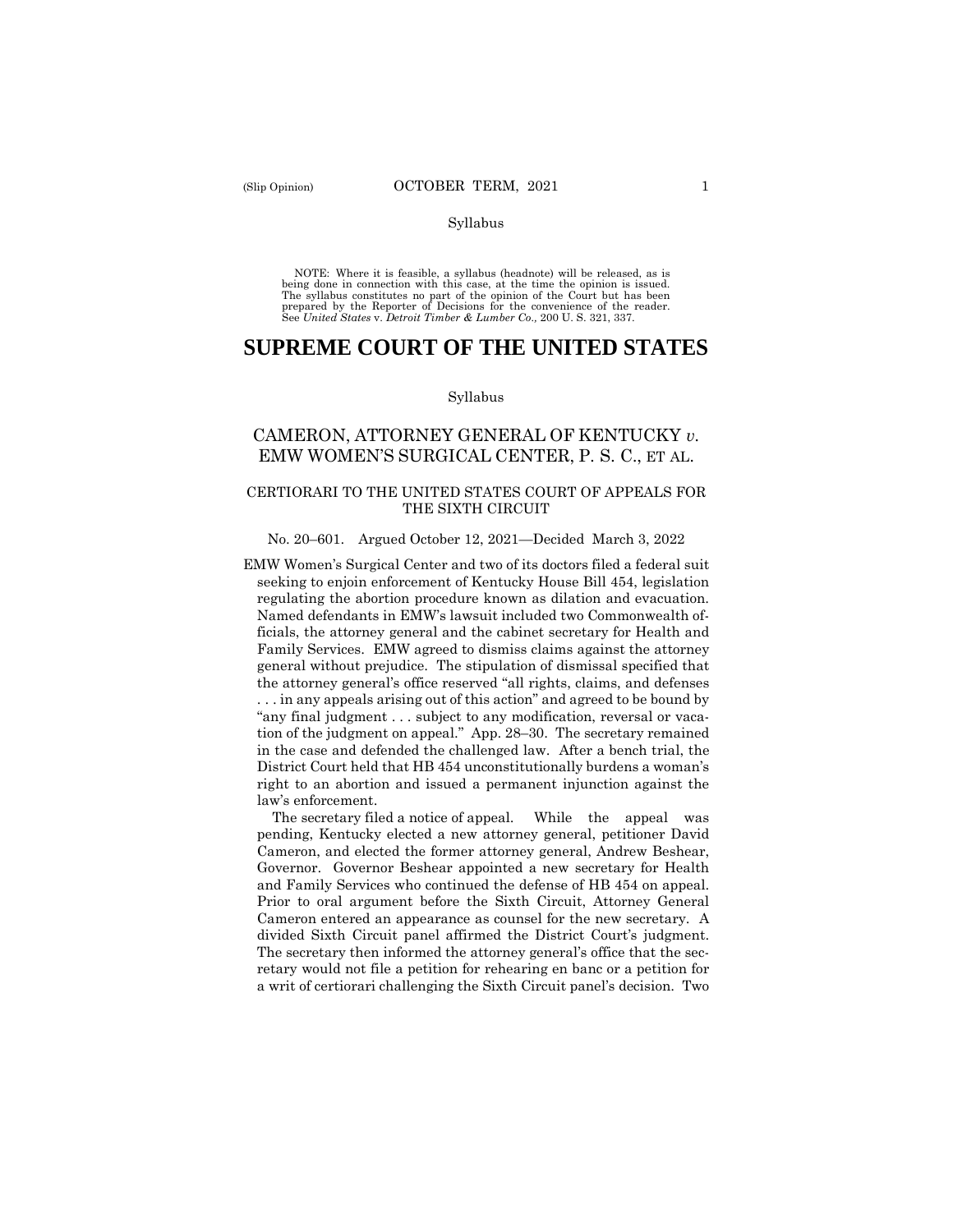#### Syllabus

days later, the attorney general moved to withdraw as counsel for the secretary and to intervene as a party on the Commonwealth's behalf. The secretary did not oppose that motion, but respondents did. The attorney general also filed a petition for rehearing en banc within the 14-day deadline for an existing party to seek rehearing. The Sixth Circuit denied the attorney general's motion to intervene. This Court granted certiorari limited to the question whether the Sixth Circuit should have permitted the attorney general to intervene.

## *Held*: The Court of Appeals erred in denying the attorney general's motion to intervene. Pp. 4–13.

 (a) This Court has jurisdiction to consider whether the attorney general's motion to intervene should have been granted notwithstanding respondents' contention that the motion was jurisdictionally barred. See *Arbaugh* v. *Y & H Corp*., 546 U. S. 500, 506. Respondents concede that a court of appeals generally has jurisdiction to consider a nonparty's motion to intervene in a pending appeal. But respondents assert that a narrow subset of non-parties—those bound by the district court judgment—must file a timely notice of appeal to obtain appellate review and may not circumvent applicable jurisdictional time limits by filing a motion to intervene after the deadline for filing a notice of appeal has passed. Applying this theory, respondents contend that because the attorney general could have filed a notice of appeal but failed to do so within the time allowed by law, his motion for intervention should be treated like an untimely notice of appeal over which the Sixth Circuit lacked jurisdiction. Pp. 4–7.

 (1) No provision of law limits the jurisdiction of the courts of appeals to entertain a motion for intervention filed by a non-party in this way, even assuming that party can be bound by the judgment that is appealed. Unless clear from its language, a statute or rule does not impose a jurisdictional requirement. *Henderson* v. *Shinseki,* 562 U. S. 428, 439. Here, respondents cite no provision that deprives a court of appeals of jurisdiction in the way they suggest, and no such supporting language can be found in 28 U. S. C. §2107, Federal Rules of Appellate Procedure 3 and 4, or any other provision of law. Pp. 5–6.

 (2) This Court refuses to adopt what would essentially be a categorical claims-processing rule barring consideration of the attorney general's motion. When a non-party enters into an agreement to be bound by a judgment in accordance with the agreement's terms, it is hard to see why the non-party should be precluded from seeking intervention on appeal if the agreement preserves that opportunity. Here, the attorney general reserved "all rights, claims, and defenses . . . in any appeals arising out of this action." That easily covers the right to seek rehearing en banc and the right to file a petition for a writ of certiorari. And that agreement makes clear that the judgment to which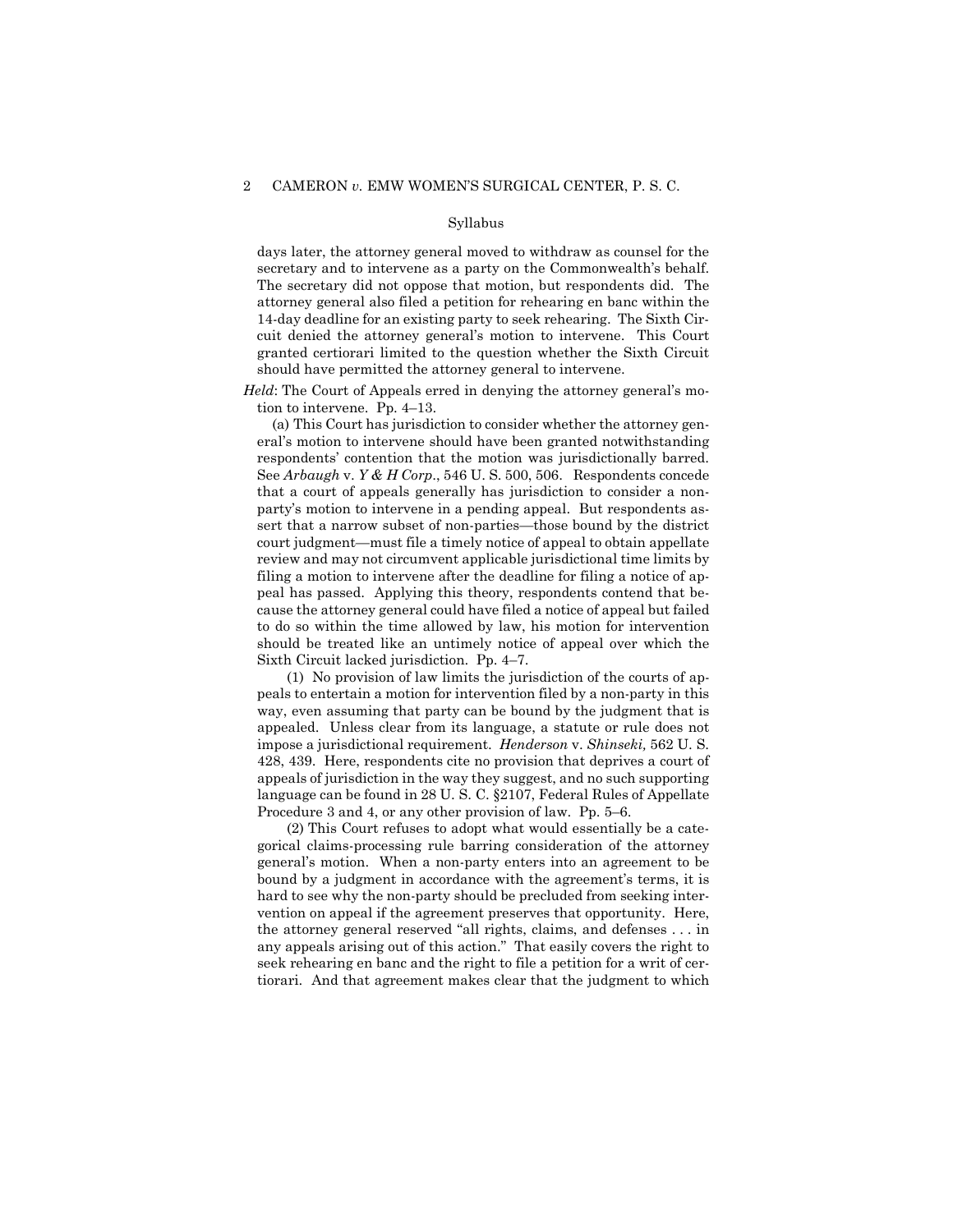### Syllabus

the attorney general agreed to be bound was the judgment that emerged after all appellate review concluded. Pp. 6–7.

 (b) Turning to the question whether the Court of Appeals properly denied the attorney general's motion to intervene, the Court notes that no statute or rule provides a general standard to apply in deciding whether intervention on appeal should be allowed. Guided by the "policies underlying intervention" in the district courts, *Automobile Workers* v. *Scofield,* 382 U. S. 205, 217, n. 10, including the legal "interest" that a party seeks to "protect" through intervention on appeal, Fed. Rule Civ. Proc. 24(a)(2), the Court concludes that the Sixth Circuit erred in denying the attorney general's motion to intervene. Pp. 7–13.

 (1) Resolution of a motion for permissive intervention is committed to the discretion of the court before which intervention is sought, see *Automobile Workers*, 382 U. S., at 217, n. 10; Fed. Rule Civ. Proc.  $24(b)(1)(a)$ . But a court fails to exercise its discretion soundly when it "base[s] its ruling on an erroneous view of the law," *Cooter & Gell* v. *Hartmarx Corp*., 496 U. S. 384, 405, and that is what happened here. The Sixth Circuit panel failed to account for the strength of the Kentucky attorney general's interest in taking up the defense of HB 454 when the secretary elected to acquiesce. A State "clearly has a legitimate interest in the continued enforceability of its own statutes," *Maine* v. *Taylor,* 477 U. S. 131, 137, and a State's opportunity to defend its laws in federal court should not be lightly cut off. The importance of ensuring that States have a fair opportunity to defend their laws in federal court has been recognized by Congress. See 28 U. S. C.  $§2403(b)$ ; Fed. Rule Civ. Proc. 24(a)(1). These provisions—even if not directly applicable in this case because the secretary remained a party—reflect the weighty interest that a State has in protecting its own laws. Respect for state sovereignty must also take into account the authority of a State to structure its executive branch in a way that empowers multiple officials to defend its sovereign interests in federal court. See *Virginia House of Delegates* v. *Bethune-Hill*, 587 U. S. \_\_\_,

\_\_\_. The unusual course that this litigation took should not obscure the important constitutional consideration at stake. Pp. 7–9.

 (2) The panel also erred in its evaluation of the other factors that bear on all applications for appellate intervention. The panel's assessment of the timeliness of the attorney general's motion to intervene was mistaken. While an important consideration, timeliness depends on the circumstances, and the progression of the litigation is "not solely dispositive." *NAACP* v. *New York,* 413 U. S. 345, 366. Here, the most important circumstance relating to timeliness is that the attorney general sought to intervene "as soon as it became clear" that the Commonwealth's interests "would no longer be protected" by the parties in the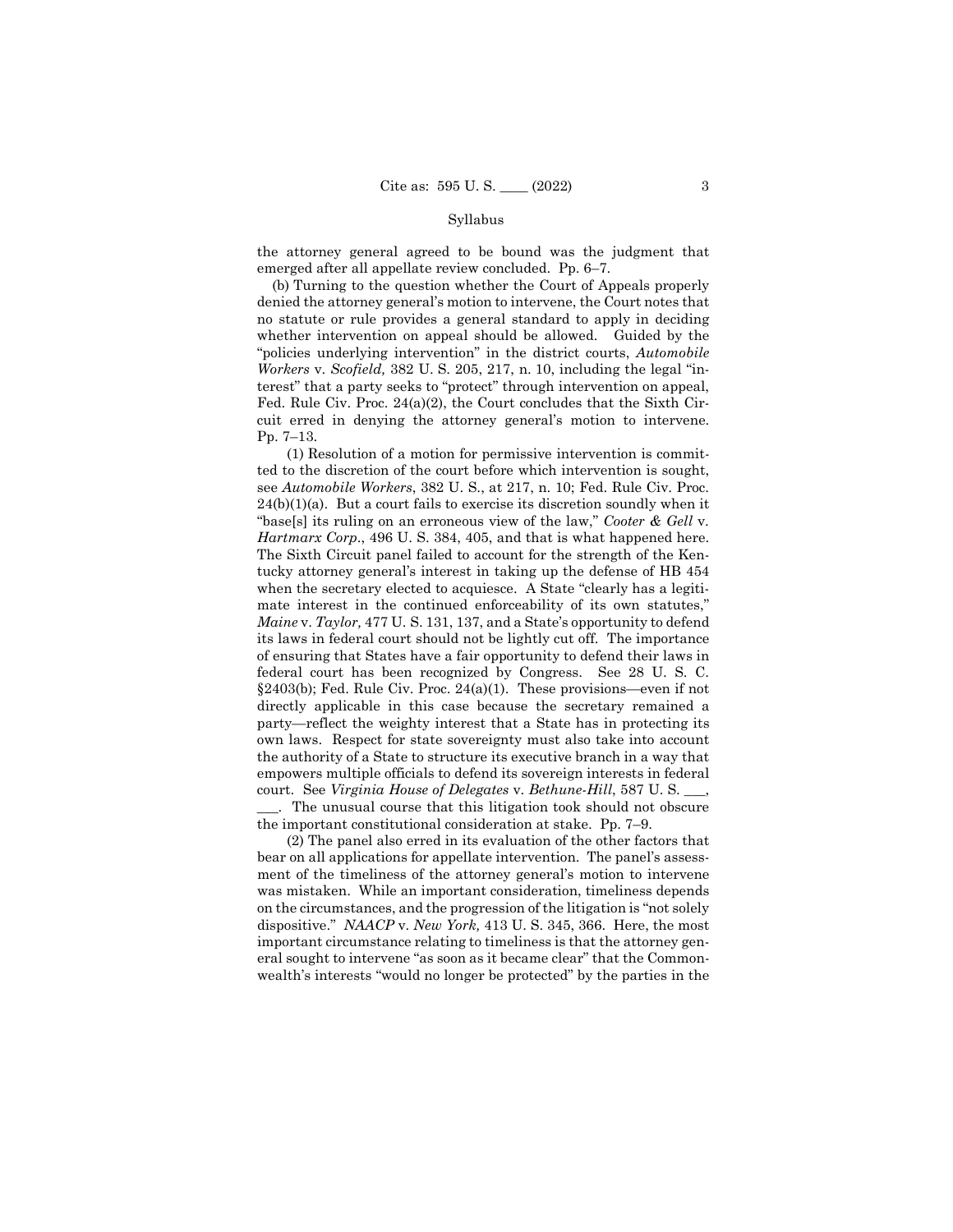## Syllabus

case. *United Airlines, Inc.* v. *McDonald,* 432 U. S. 385, 394. Because the attorney general's need to intervene did not arise until the secretary ceased defending the state law, the timeliness of his motion should be assessed in relation to that point in time. *NAACP* v. *New York,* 413 U. S. 345, distinguished. Pp. 10–12.

 (3) The panel's finding that granting intervention would prejudice respondents was similarly flawed. While the attorney general's rehearing petition pressed an issue (third-party standing) not raised in the secretary's appellate briefs, allowing intervention would not have necessitated resolution of that issue. See, *e.g., McDonald*, 432 U. S., at 394. Moreover, respondents' loss of its claimed expectations around election of a Governor with a history of declining to defend abortion restrictions is not cognizable as unfair prejudice in the sense relevant here. Pp. 12–13.

831 Fed. Appx. 748, reversed and remanded.

 ALITO, J., delivered the opinion of the Court, in which ROBERTS, C. J., and THOMAS, GORSUCH, KAVANAUGH, and BARRETT, JJ., joined. THOMAS, J., filed a concurring opinion. KAGAN, J., filed an opinion concurring in the judgment, in which BREYER, J., joined. SOTOMAYOR, J., filed a dissenting opinion.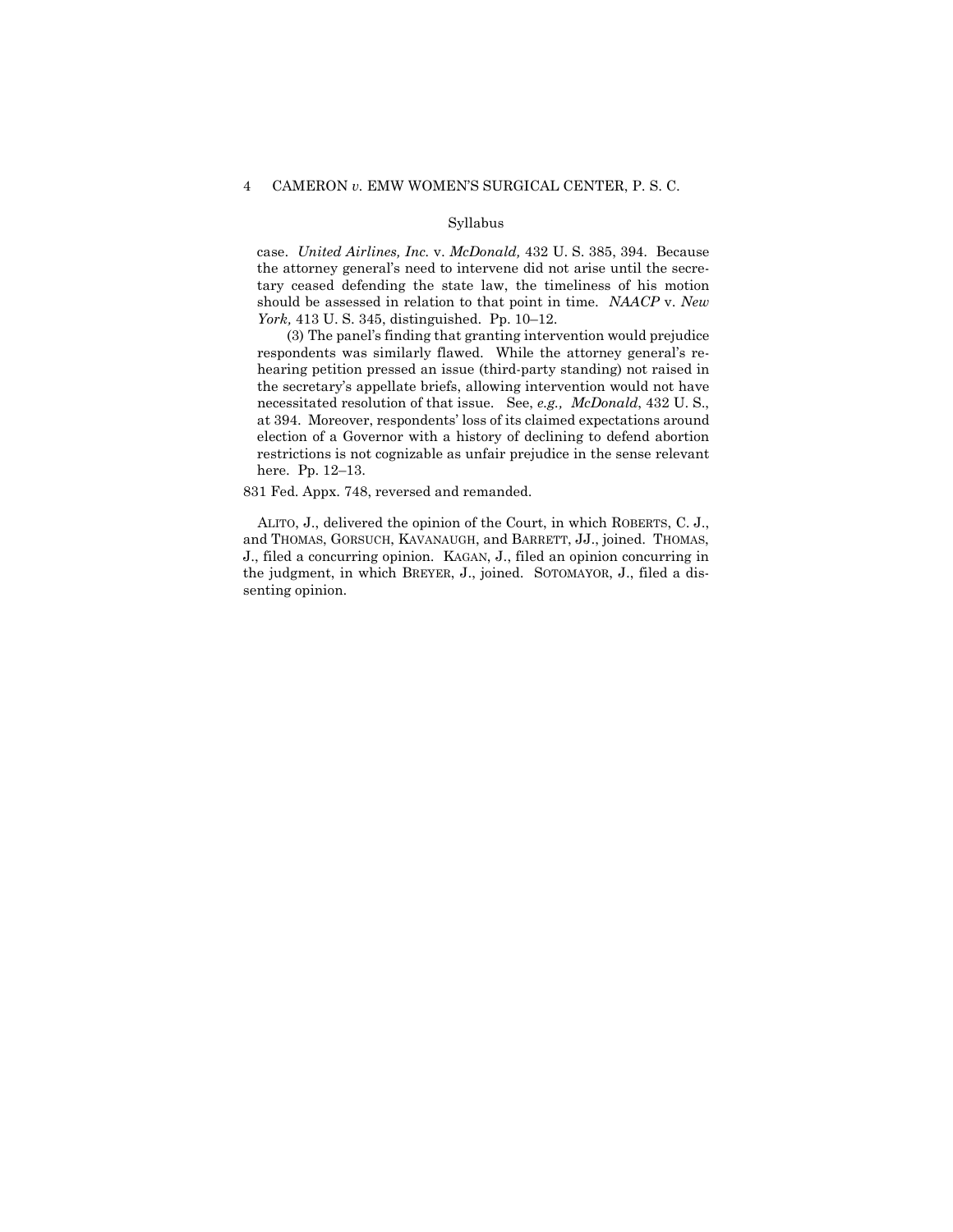NOTICE: This opinion is subject to formal revision before publication in the preliminary print of the United States Reports. Readers are requested to notify the Reporter of Decisions, Supreme Court of the United States, Washington, D. C. 20543, of any typographical or other formal errors, in order that corrections may be made before the preliminary print goes to press.

# **SUPREME COURT OF THE UNITED STATES**  $\overline{\phantom{a}}$  , where  $\overline{\phantom{a}}$

### No. 20–601  $\overline{\phantom{a}}$  , where  $\overline{\phantom{a}}$

# DANIEL CAMERON, ATTORNEY GENERAL OF KENTUCKY, PETITIONER *v.* EMW WOMEN'S SURGICAL CENTER, P. S. C., ET AL.

# ON WRIT OF CERTIORARI TO THE UNITED STATES COURT OF APPEALS FOR THE SIXTH CIRCUIT

# [March 3, 2022]

# JUSTICE ALITO delivered the opinion of the Court.

This case concerns a state attorney general's attempt to intervene in a federal appellate proceeding for the purpose of defending the constitutionality of a state law. The issue arose after a panel of the United States Court of Appeals for the Sixth Circuit affirmed a decision holding a Kentucky statute unconstitutional. The Kentucky official who had been defending the law decided not to seek any further review, but the Kentucky attorney general then moved to intervene for the purpose of taking up the defense. The panel denied that motion, but we granted review.

I

In April 2018, the Kentucky Legislature adopted House Bill 454 (HB 454), which regulates the abortion procedure known as dilation and evacuation. See Ky. Rev. Stat. Ann. §§311.787(1)–(2) (West 2021). EMW Women's Surgical Center, a clinic that performs abortions, and two of its doctors filed this action in Federal District Court and sought to enjoin the enforcement of the new law. Their complaint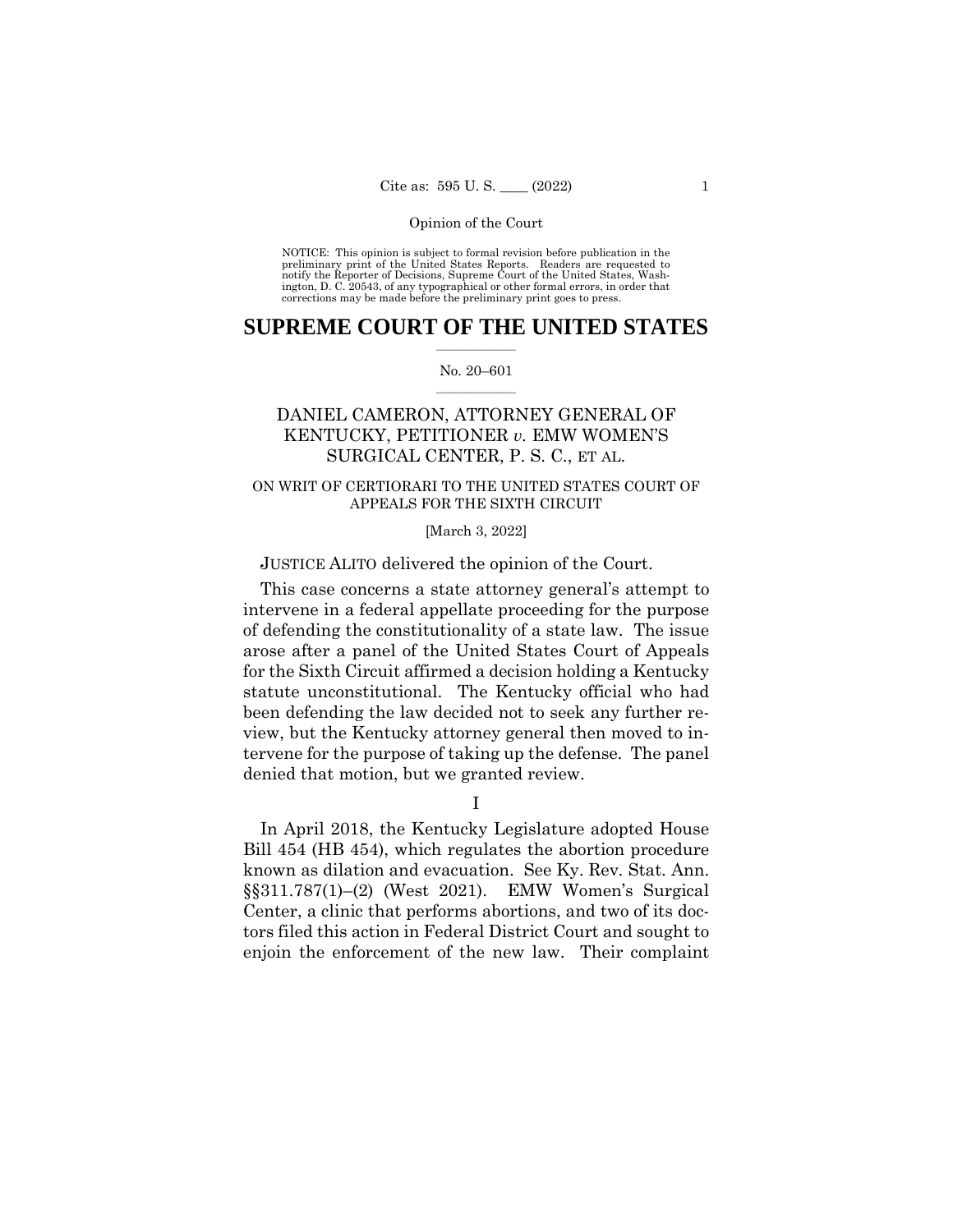named four defendants, and two of these, the attorney general and the cabinet secretary for Health and Family Services, played pivotal roles in the events that followed. The attorney general is a "[c]onstitutional State office[r]" who is independently elected and serves until a successor is elected and qualified. Ky. Const. §91. The secretary, on the other hand, is appointed by the Governor and serves at his pleasure. See Ky. Rev. Stat. Ann. §§11.065, 12.020, 63.080.

The plaintiffs agreed to the dismissal without prejudice of the claims against the attorney general (at that time Andrew Beshear) and one other defendant.<sup>1</sup> In agreeing to the dismissal of these claims, the attorney general reserved "all rights, claims, and defenses that [might] be available to him" and "specifically reserve<sup>[d]</sup> all rights, claims, and defenses relating to *whether he is a proper party in this action* and *in any appeals arising out of this action*." App. 28–30 (emphasis added). It was also stipulated "that any final judgment in this action concerning the constitutionality of HB 454 [would] be binding on the Office of the Attorney General, *subject to any modification, reversal or vacation of the judgment on appeal*." *Id.,* at 29–30 (emphasis added).

After the dismissal of these parties, the secretary remained in the case and conducted the defense of the challenged law.[2](#page-5-1) Following a bench trial, the District Court held that HB 454 unconstitutionally burdens a woman's right to an abortion, *EMW Women's Surgical Center, P.S.C.* v. *Meier*, 373 F. Supp. 3d 807 (WD Ky. 2019), and it issued a permanent injunction against the law's enforcement. The secretary then filed a notice of appeal. App. 19.

While the appeal was pending, Kentucky held its 2019 general elections. Andrew Beshear won the race for Governor, and petitioner Daniel Cameron was elected to replace

<sup>&</sup>lt;sup>1</sup>The executive director of the Kentucky Board of Medical Licensure.

<span id="page-5-1"></span><span id="page-5-0"></span><sup>2</sup>The fourth defendant was the Commonwealth's attorney for the 30th Judicial Circuit. He did not join the secretary's appeal. *EMW Women's Surgical Center, P.S.C.* v. *Friedlander*, 960 F. 3d 785, 792 (CA6 2020).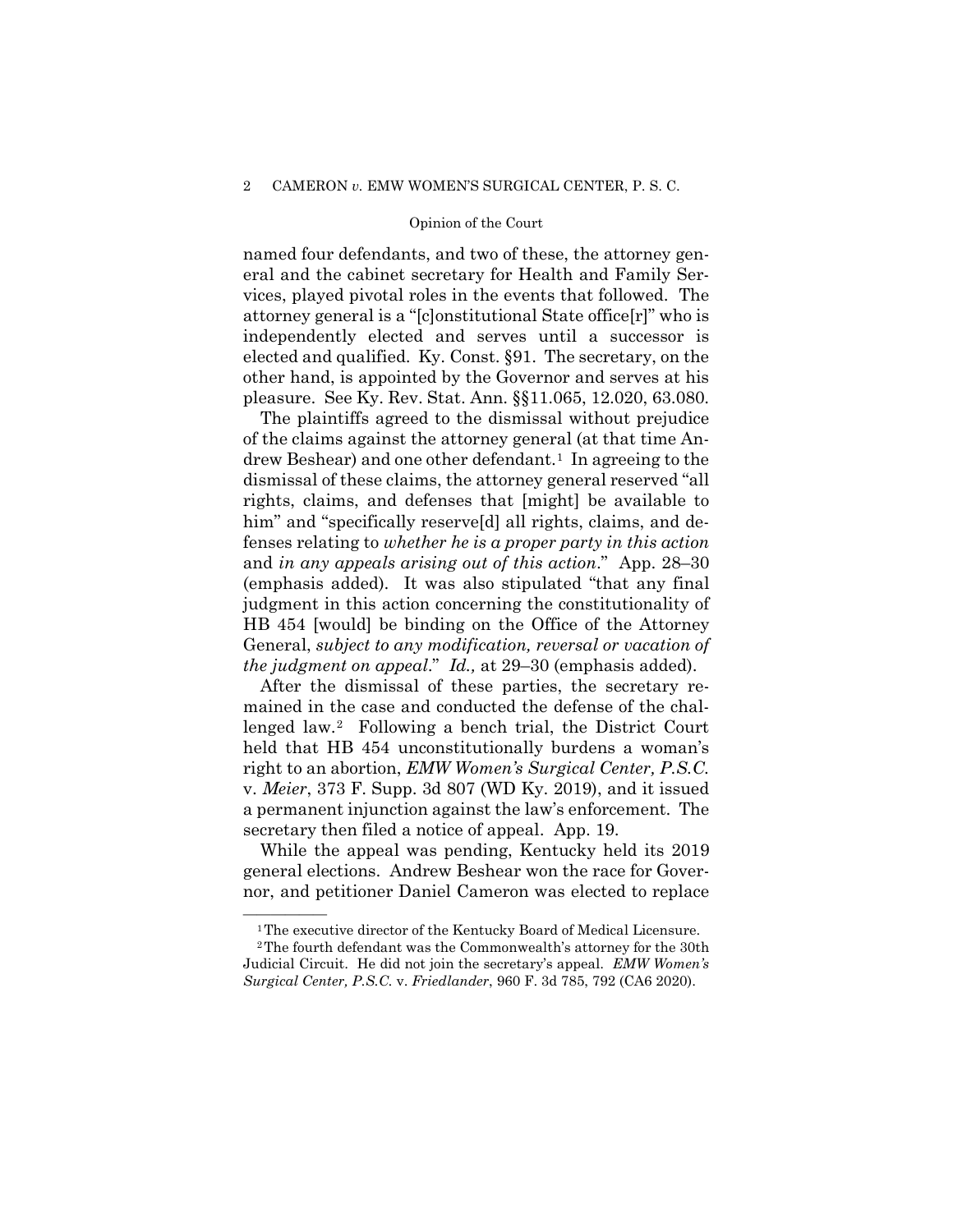him as attorney general. On January 20, Governor Beshear appointed a new secretary for Health and Family Services, and the new secretary, represented by lawyers from the attorney general's office, continued the defense of the challenged law. On January 28, one day before the appeal was argued, Attorney General Cameron also entered an appearance as counsel for the secretary. *Id*., at 82–83.

On June 2, 2020, a divided panel of the Sixth Circuit affirmed the District Court's judgment. *EMW Women's Surgical Center, P.S.C.* v. *Friedlander*, 960 F. 3d 785, 790–812. In dissent, Judge Bush argued that the plaintiffs lacked third-party standing and criticized the majority for refusing to wait for our decision on that issue in *June Medical Services L. L. C.* v. *Russo*, 591 U. S. \_\_\_ (2020). Within a week after the panel's decision, the secretary informed the attorney general's office that he would not file a petition for rehearing en banc or a petition for a writ of certiorari, App. 153, 161, but the secretary agreed not to oppose the attorney general if he moved to intervene for the purpose of seeking further review. *Id*., at 153–154. Two days later, the attorney general moved to withdraw as counsel for the secretary and to intervene as a party on behalf of the Commonwealth. *Id*., at 152. The secretary did not oppose that motion, but respondents did. *Id*., at 170–172. Five days later, and within the 14-day deadline for an existing party to seek rehearing, the attorney general tendered a petition for rehearing en banc. *Id*., at 210–227; Fed. Rules App. Proc. 35(c) and 40(a)(1).

By the same divided vote as before, the panel denied the attorney general's motion to intervene, citing Circuit precedent under which intervention on appeal is judged by essentially the same standard as intervention in district court. See *Blount-Hill* v. *Zelman*, 636 F. 3d 278, 283 (CA6 2011). Applying that standard, the panel majority held, first, that the attorney general's motion was untimely because it was not filed until years of litigation had passed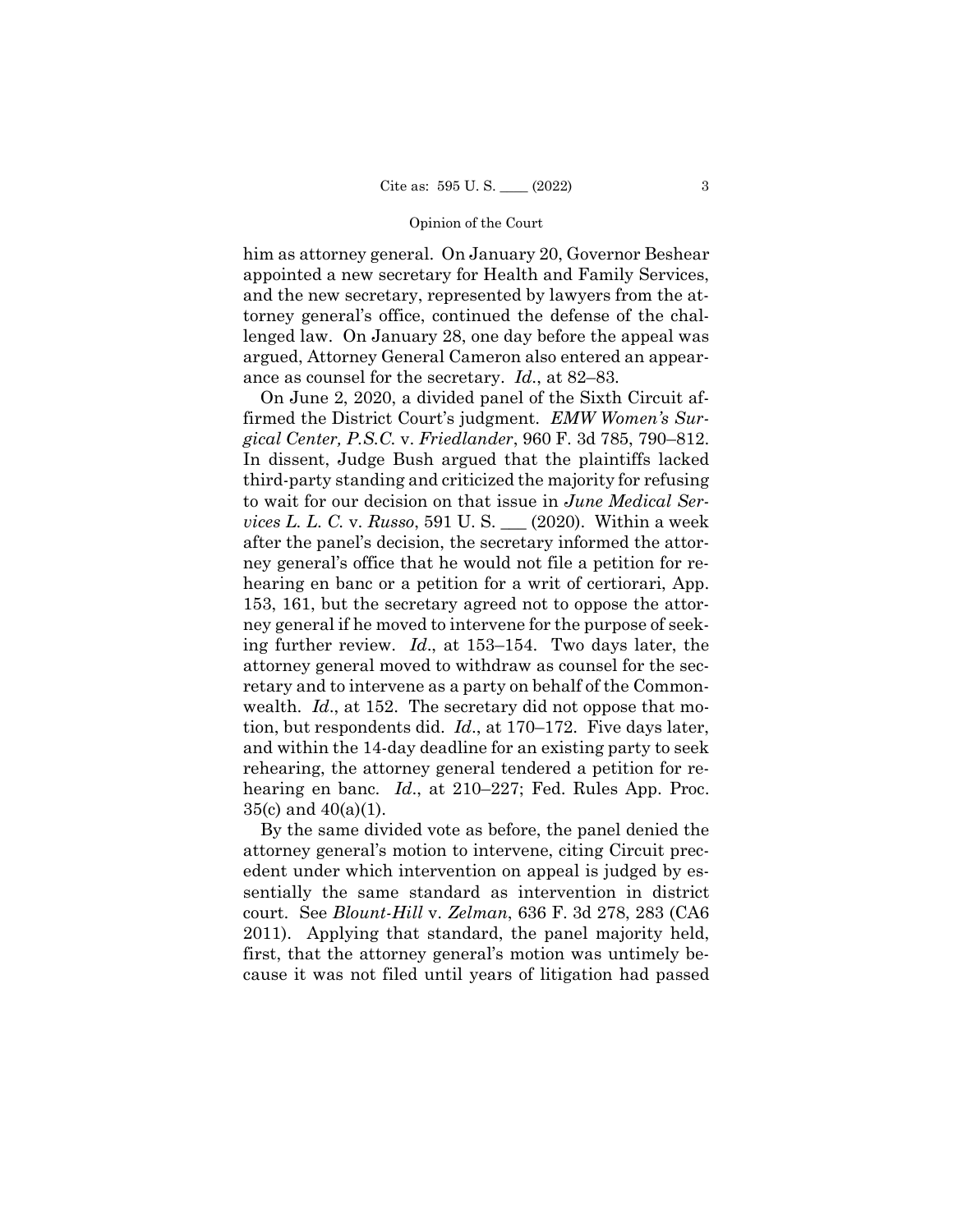# Opinion of the Court

and the panel had already decided the appeal; second, that no "'substantial legal interest'" was at stake because the attorney general was pursuing "'extraordinary'" forms of review (rehearing en banc and certiorari) to which litigants are not generally entitled; and third, that allowing intervention would prejudice respondents because the attorney general's rehearing petition included an argument (that respondents lacked third-party standing) that the secretary's briefs had not raised.[3](#page-7-0) *EMW Women's Surgical Center, P.S.C.* v. *Friedlander*, 831 Fed. Appx. 748, 749–753 (CA6 2020).

We granted certiorari limited to the question whether the Sixth Circuit should have permitted the attorney general to intervene. 592 U. S. \_\_\_ (2021).

# II

In considering this question, we begin with respondents' contention that the attorney general's motion to intervene was jurisdictionally barred. Respondents never advanced this argument below, and the Sixth Circuit did not consider it. Nevertheless, we must assure ourselves that jurisdictional requirements are met at all stages of the cases that come before us for review, see *Arbaugh* v. *Y & H Corp.*, 546 U. S. 500, 506 (2006).

# A

Respondents' argument is narrow and somewhat complicated. While implicitly conceding that a court of appeals generally has jurisdiction to consider a non-party's motion to intervene in a pending appeal, they claim that one narrow sub-set of non-parties is jurisdictionally barred: those non-parties that are bound by the district court judgment.

<span id="page-7-0"></span><sup>&</sup>lt;sup>3</sup>In the District Court, an attorney representing the secretary had raised the issue during argument on the secretary's motion for a directed verdict, but the District Court refused to consider the issue on the ground that it should have been raised much earlier. Tr. 105 (Nov. 15, 2018).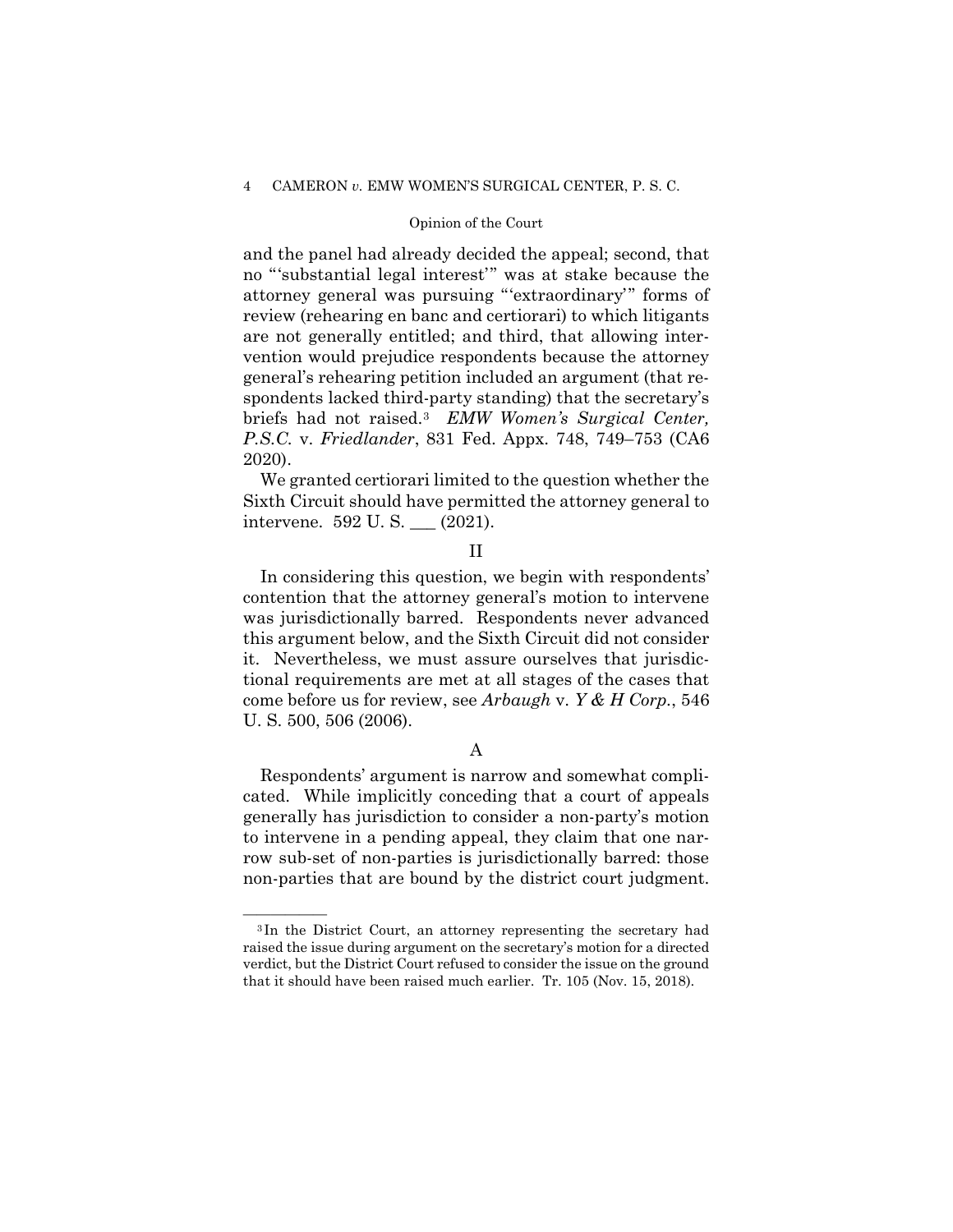Respondents' argument goes like this. Non-parties who are bound by a judgment can obtain appellate review by filing a notice of appeal within the time prescribed by law. See 28 U. S. C. §2107(a); Fed. Rule App. Proc. 4(a)(1). These time limits are jurisdictional, see *Bowles* v. *Russell*, 551 U. S. 205, 209 (2007); *Torres* v. *Oakland Scavenger Co.*, 487 U. S. 312, 315 (1988); *Griggs* v. *Provident Consumer Discount Co.*, 459 U. S. 56, 61 (1982) (*per curiam*). And because non-parties who are bound by a judgment can seek appellate review in this way, they cannot circumvent the jurisdictional time limits for filing a notice of appeal by filing a motion to intervene after the deadline for filing a notice of appeal has passed.

Applying this theory, respondents contend that the Court of Appeals lacked jurisdiction to entertain the attorney general's motion. Because the attorney general agreed to be bound by the judgment, respondents maintain, he could have filed a notice of appeal, but since he failed to do so within the time allowed by law, his motion for intervention should be treated like an untimely notice of appeal.

# B

This argument fails for the simple reason that no provision of law limits the jurisdiction of the courts of appeals in the way respondents suggest. We do not read a statute or rule to impose a jurisdictional requirement unless its language clearly does so. See *Henderson* v. *Shinseki*, 562 U. S. 428, 439 (2011) (a provision is not jurisdictional when its language "provides no clear indication that Congress wanted that provision to be treated as having jurisdictional attributes"). Here, respondents cite no provision of law that deprives a court of appeals of jurisdiction to entertain a motion for intervention that is filed by a non-party who is bound by the judgment that is appealed. No such language can be found in either 28 U. S. C. §2107, the Federal Rules of Appellate Procedure 3 and 4, or any other provision of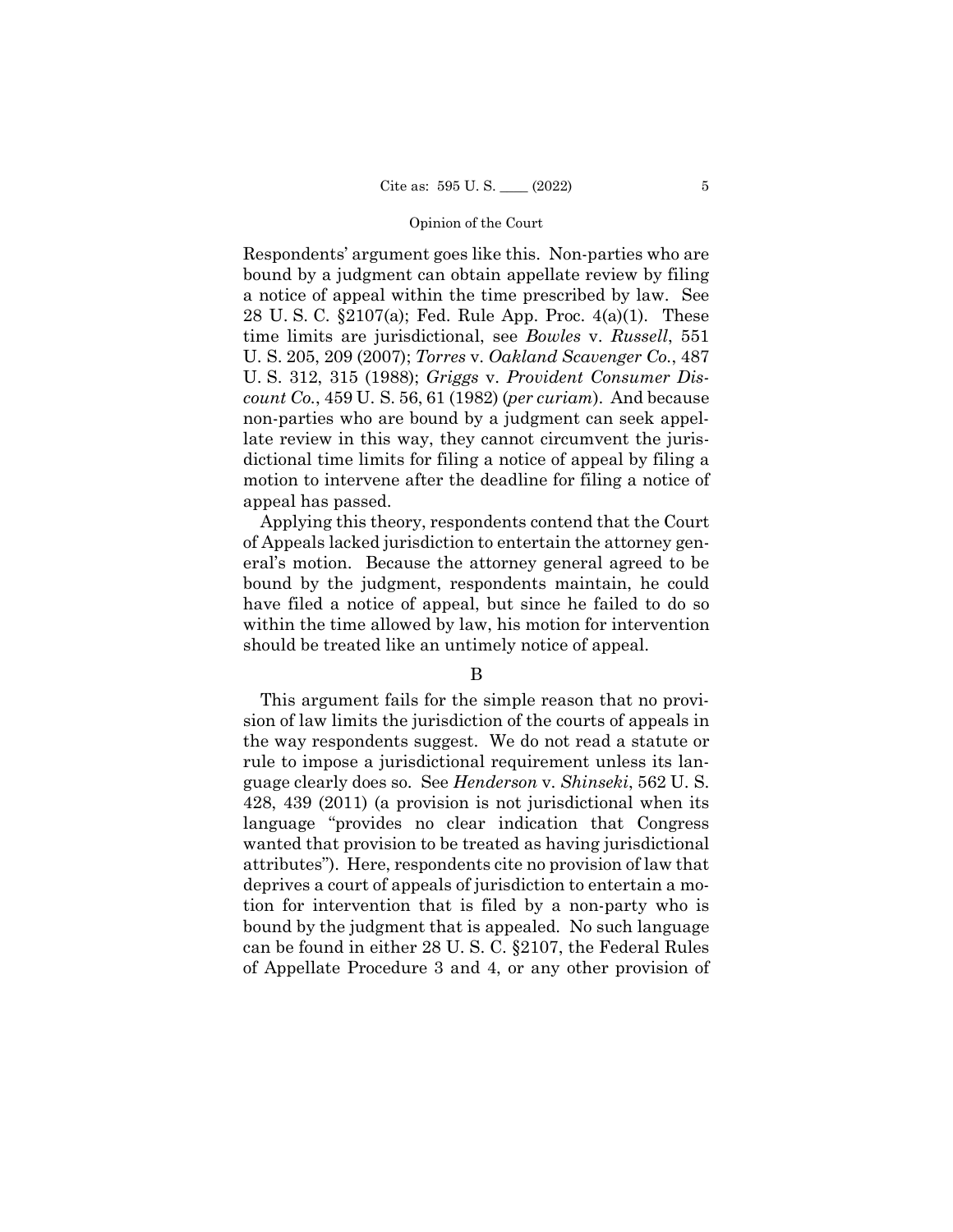law. We therefore see no basis for holding that petitioner's motion was jurisdictionally barred.

# $\mathcal{C}$

What respondents ask us to recognize is essentially a mandatory claims-processing rule. Such rules are not jurisdictional, and if a non-jurisdictional argument was not raised below, we generally will not consider it as an alternative ground for affirmance. See, *e.g*., *Granfinanciera, S. A.* v. *Nordberg*, 492 U. S. 33, 38 (1989). In this case, however, we do not rest our decision on respondents' failure to raise this argument in the Court of Appeals. Even if that argument had been preserved, we would not find it persuasive.

Assuming for the sake of argument that parties bound by a judgment are *generally* permitted to appeal that judgment, we do not think it follows that a party may do so regardless of the ground on which the party is bound. Here, respondents rely on the proposition that "[t]he Attorney General, like any other 'person who agrees to be bound by the determination of issues in an action between others is bound *in accordance with the terms of his agreement*.'" Brief for Respondents 15 (quoting *Taylor* v. *Sturgell*, 553 U. S. 880, 893 (2008); emphasis added and alteration omitted). And when a non-party is bound by a judgment for this reason, it is hard to see why the non-party should be precluded from seeking intervention on appeal if the agreement preserves that opportunity.

That is the situation here. In agreeing to be bound, the attorney general specifically "reserve[d] all rights, claims, and defenses . . . in any appeals arising out of this action," App. 28–29, and this language easily covers the right to seek rehearing en banc and the right to file a petition for a writ of certiorari. In addition, the stipulation of dismissal made clear that the judgment to which the attorney general agreed to be bound was the judgment that emerged after all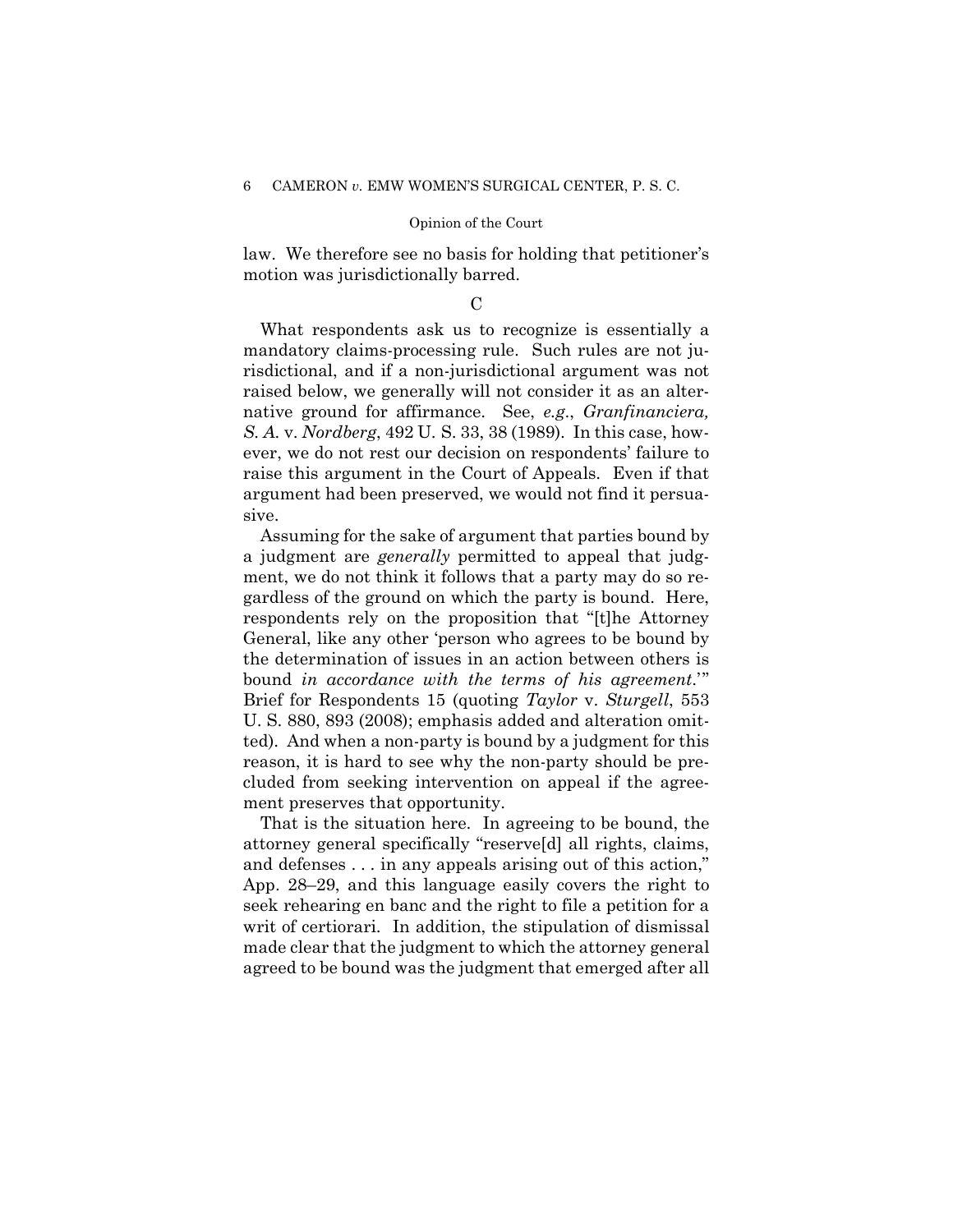appellate review concluded. See *id*., at 30 (judgment binding on attorney general's office "subject to any modification, reversal or vacation of the judgment on appeal").

For these reasons, we refuse to adopt a categorical claims-processing rule that bars consideration of the attorney general's motion. In doing so, we do not attempt to set out a general rule governing the right of non-parties to appeal or to move for appellate intervention.

# III

Having concluded that neither a jurisdictional requirement nor a mandatory claims-processing rule barred consideration of the attorney general's motion, we turn to the question whether the Court of Appeals properly denied that motion. No statute or rule provides a general standard to apply in deciding whether intervention on appeal should be allowed. The Federal Rules of Appellate Procedure make only one passing reference to intervention, and that reference concerns the review of *agency* action. See Rule 15(d); *Amalgamated Transit Union Int'l*, *AFL–CIO* v. *Donovan*, 771 F. 2d 1551, 1553, n. 3 (CADC 1985). Without any rule that governs appellate intervention, we have looked elsewhere for guidance. Thus we have considered the "policies underlying intervention" in the district courts, *Automobile Workers* v. *Scofield*, 382 U. S. 205, 217, n. 10 (1965), including the legal "interest" that a party seeks to "protect" through intervention on appeal. Fed. Rule Civ. Proc.  $24(a)(2)$ .

# A

In defending the Kentucky law, the attorney general asserts a substantial legal interest that sounds in deeper, constitutional considerations. As we have observed, our Constitution "'spli[t] the atom of sovereignty.'" *Alden* v. *Maine*, 527 U. S. 706, 751 (1999) (quoting *Saenz* v. *Roe*, 526 U. S. 489, 504, n. 17 (1999)). "The Constitution limited but did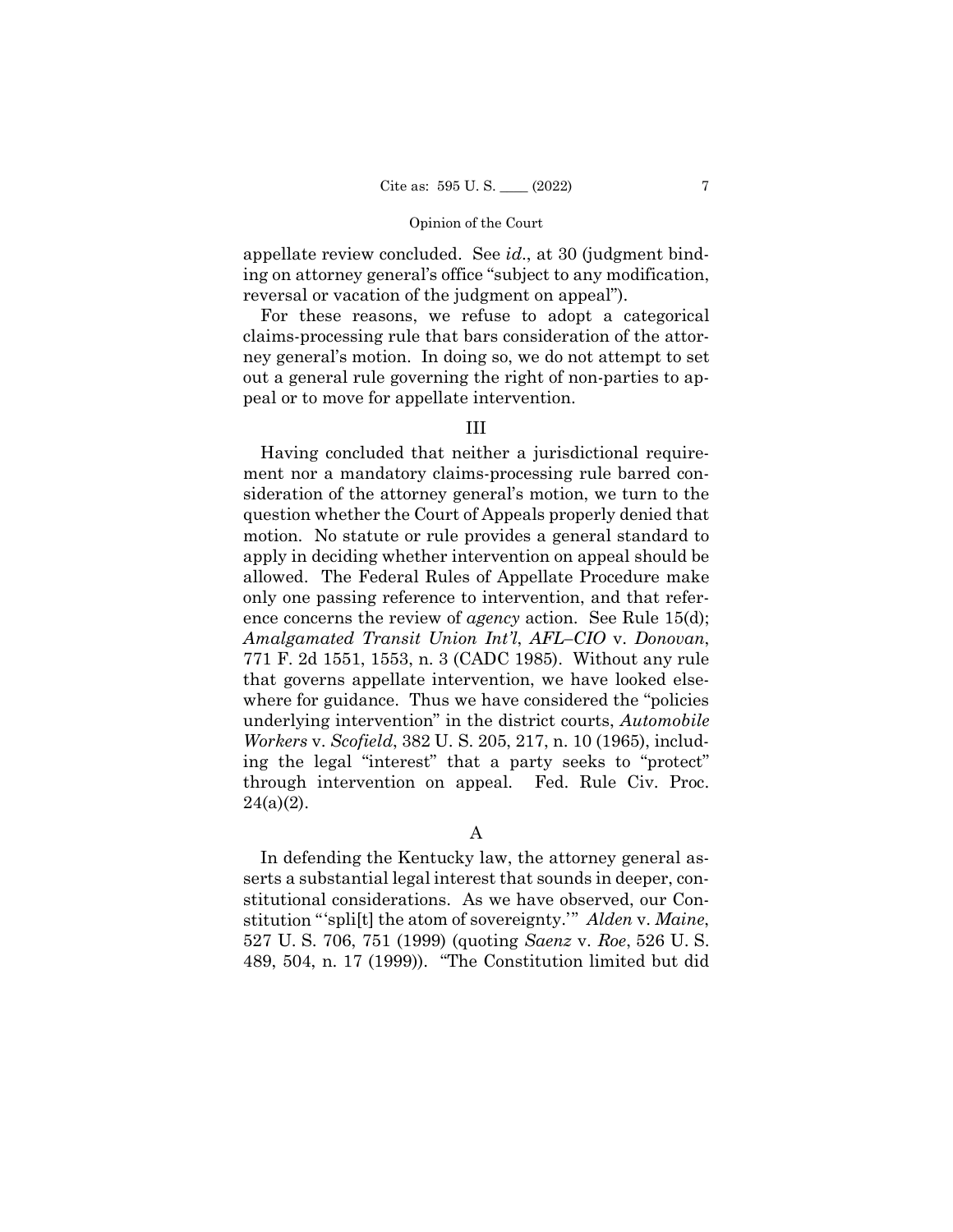not abolish the sovereign powers of the States, which retained 'a residuary and inviolable sovereignty.'" *Murphy* v. *National Collegiate Athletic Assn.*, 584 U. S. \_\_\_, \_\_\_ (2018) (slip op., at 14) (quoting The Federalist No. 39, p. 245 (C. Rossiter ed. 1961)). Paramount among the States' retained sovereign powers is the power to enact and enforce any laws that do not conflict with federal law. See U. S. Const., Art. VI, §2. Therefore, a State "clearly has a legitimate interest in the continued enforceability of its own statutes," *Maine* v. *Taylor*, 477 U. S. 131, 137 (1986), and a federal court must "respect . . . the place of the States in our federal system," *Arizonans for Official English* v. *Arizona*, 520 U. S. 43, 75 (1997). This means that a State's opportunity to defend its laws in federal court should not be lightly cut off.

Respect for state sovereignty must also take into account the authority of a State to structure its executive branch in a way that empowers multiple officials to defend its sovereign interests in federal court. See *Virginia House of Delegates* v. *Bethune-Hill*, 587 U. S. \_\_\_, \_\_\_ (2019) (slip op., at 5). In this case, although the secretary for Health and Family Services apparently enjoyed the authority under state law to defend the constitutionality of HB 454, the secretary shared that authority with the attorney general. See Ky. Rev. Stat. Ann. §15.020; see also *Commonwealth ex rel. Hancock* v. *Paxton*, 516 S. W. 2d 865, 868 (Ky. 1974) ("There is no question as to the right of the Attorney General to appear and be heard in a suit brought by someone else in which the constitutionality of a statute is involved"). Indeed, it is the attorney general who is deemed Kentucky's "chief law officer" with the authority to represent the Commonwealth "in all cases." Ky. Rev. Stat. Ann. §§15.020(1), (3).

The importance of ensuring that States have a fair opportunity to defend their laws in federal court has been recognized by Congress. Under 28 U. S. C. §2403(b), when a state law "affecting the public interest is drawn in question"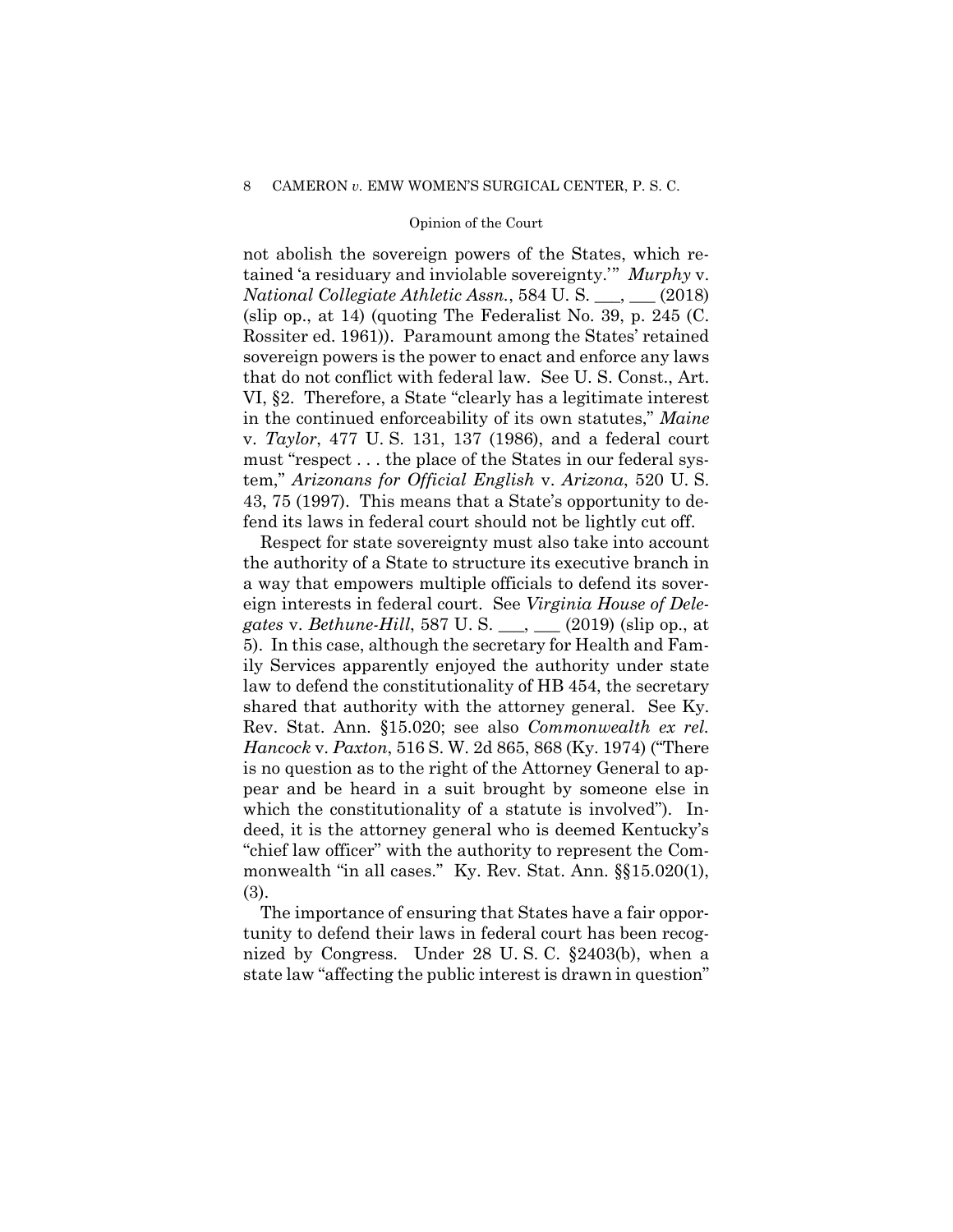in any "court of the United States" and neither the State nor any state agency or officer is a party, the court must notify the state attorney general, and the State must be allowed to intervene. See also Fed. Rule Civ. Proc. 24(a)(1). Even if this provision is not directly applicable in this case because the secretary for Health and Family Services was still a party when the intervention motion was filed, it nevertheless reflects the weighty interest that a State has in protecting its own laws. The way in which Kentucky divides executive authority and the unusual course that this litigation took should not obscure the important constitutional consideration at stake.[4](#page-12-0)

Resolution of a motion for permissive intervention is committed to the discretion of the court before which intervention is sought, see *Automobile Workers*, 382 U. S., at 217, n. 10; Fed. Rule Civ. Proc. 24(b)(1)(a). But a court fails to exercise its discretion soundly when it "base[s] its ruling on an erroneous view of the law," *Cooter & Gell* v. *Hartmarx Corp.*, 496 U. S. 384, 405 (1990), and that is what happened here. The Sixth Circuit panel failed to account for the strength of the Kentucky attorney general's interest in taking up the defense of HB 454 when the secretary for Health and Family Services elected to acquiesce.[5](#page-12-1)

<span id="page-12-0"></span><sup>&</sup>lt;sup>4</sup> JUSTICE KAGAN argues that the Court need not address the constitutional basis for Kentucky's interest in the defense of its laws, but that interest was a primary focus of the briefs and oral argument. And indeed, JUSTICE KAGAN agrees that "a State has a significant interest in enforcing its own laws." *Post*, at 5 (opinion concurring in judgment). Such an interest depends on States' status as "separate sovereigns." *Maine* v. *Taylor*, 477 U. S. 131, 137 (1986).

<span id="page-12-1"></span><sup>&</sup>lt;sup>5</sup>The dissent argues that the Court of Appeals did not abuse its discretion by denying the attorney general's intervention motion because his predecessor in office had argued that he had no interest in the litigation. *Post*, at 5–6. The dissent argues that we should hold the attorney general to that representation. But the Court of Appeals did not rely on this argument, and for good reason. The attorney general was sued in his role as a state official who could enforce HB 454, and the attorney general had disclaimed any such enforcement authority. See *Ex parte Young*,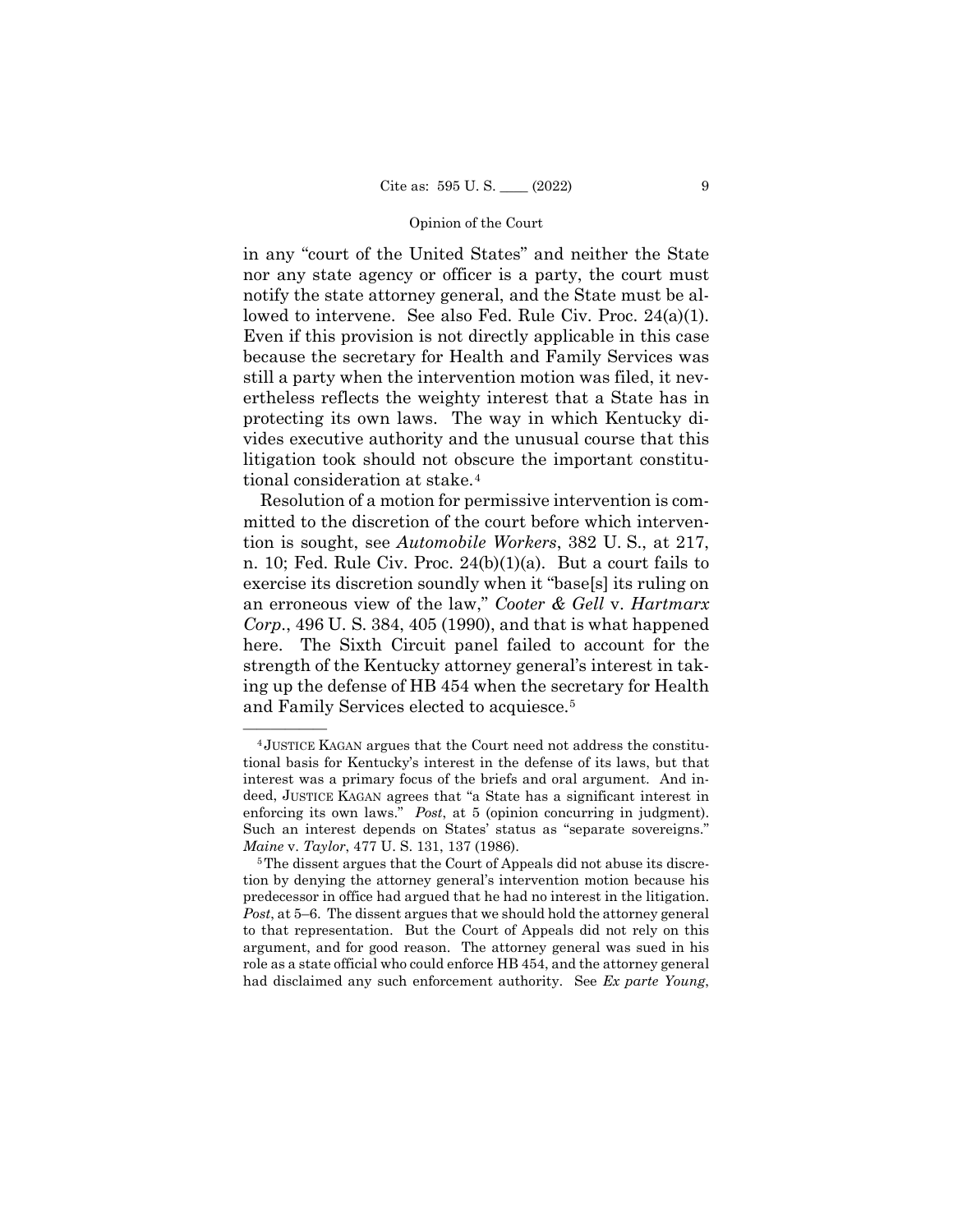#### B

The panel also erred in its evaluation of the other factors that bear on all applications for appellate intervention. The panel found that the attorney general's motion was not timely because it came after years of litigation in the District Court and after the panel had issued its decision, but its assessment of timeliness was mistaken. Timeliness is an important consideration in deciding whether intervention should be allowed, see, *e.g*., Fed. Rules Civ. Proc. 24 (a) and (b)(1), but "[t]imeliness is to be determined from all the circumstances," and "the point to which [a] suit has progressed is . . . not solely dispositive," *NAACP* v. *New York*, 413 U. S. 345, 365–366 (1973).

Here, the most important circumstance relating to timeliness is that the attorney general sought to intervene "as soon as it became clear" that the Commonwealth's interests "would no longer be protected" by the parties in the case. *United Airlines, Inc.* v. *McDonald*, 432 U. S. 385, 394 (1977). Our decision in *McDonald* addressed a similar situation.There, a member of a putative plaintiff class moved to intervene for the purpose of appealing the District Court's denial of class certification. *Id*., at 396. The District Court denied that request because the class member had not "seen fit to come in here and seek any relief from this Court in any way" during "five years" of litigation. *Id*., at 390. We held, however, that the motion was timely because it was filed soon after the movant learned that the class representatives would not appeal.

The same logic applies here. The attorney general sought to intervene two days after learning that the secretary would not continue to defend HB 454. The motion was also

——————

<sup>209</sup> U. S. 123, 159–160 (1908). The attorney general now seeks to intervene not to defend a right to exercise enforcement powers under HB 454, but in his role as the Commonwealth's "chief law officer," Ky. Rev. Stat. Ann. §15.020(1), who has the authority to defend Kentucky's interests in federal court when no other official is willing to do so.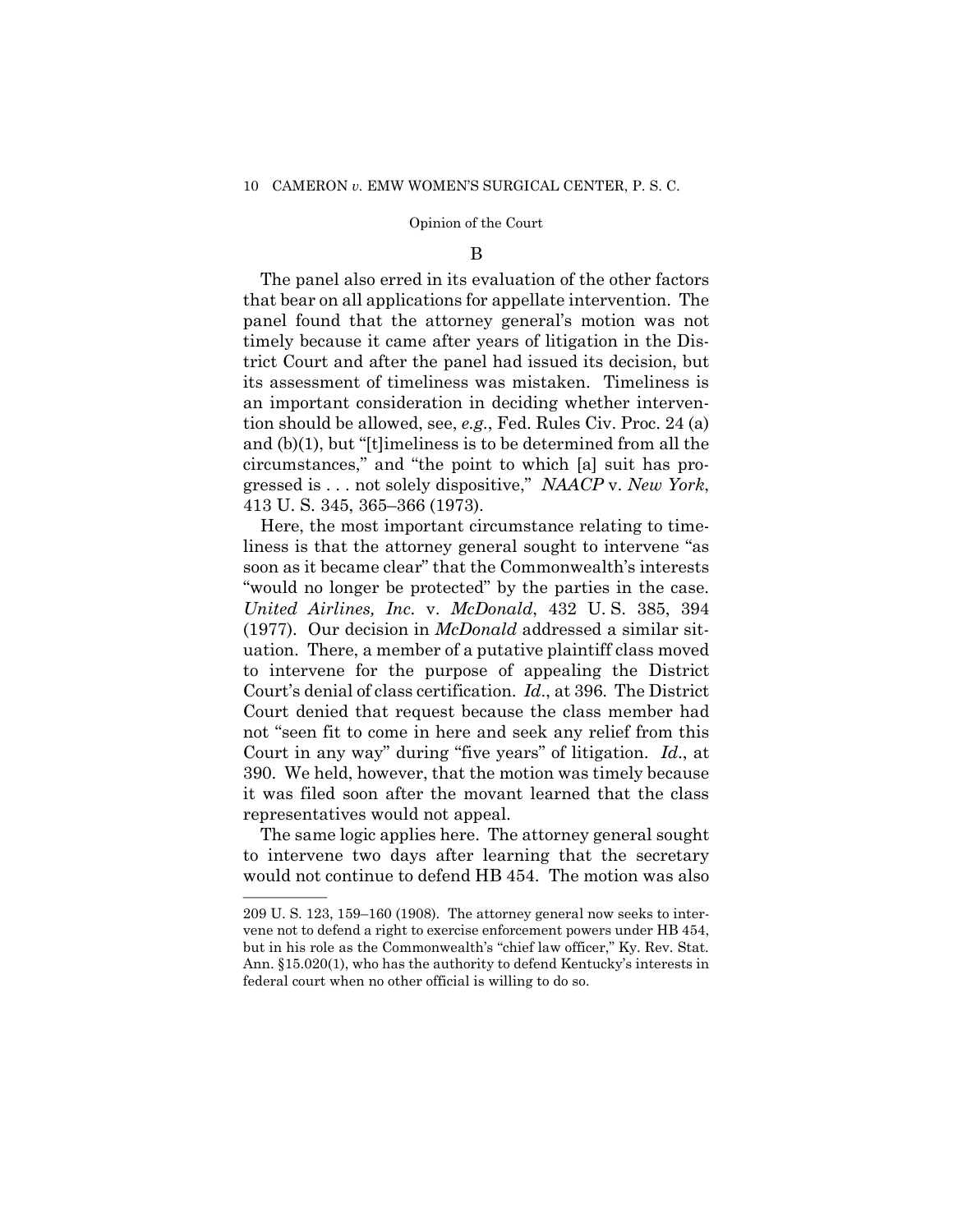filed within a week after the Sixth Circuit issued its decision and within the 14-day time limit for petitioning for rehearing en banc. Although the litigation by that time had proceeded for years, that factor is not dispositive. The attorney general's need to seek intervention did not arise until the secretary ceased defending the state law, and the timeliness of his motion should be assessed in relation to that point in time.

Respondents argue that the attorney general should have realized as soon as Governor Beshear took office that his secretary for Health and Family Services might abandon the defense of HB 454. Respondents state that Governor Beshear ran "on a pro-choice platform and . . . had repeatedly withdrawn from the defense of abortion restrictions when serving as Attorney General." Brief for Respondents 28. But the new secretary whom he appointed after taking office as Governor had continued to defend the law on appeal, and respondents do not explain why the attorney general should have known that the secretary would change course after the panel's decision was handed down.

In arguing to the contrary, respondents point to our decision in *NAACP* v. *New York,* 413 U. S. 345, but they misread that decision.In that case, several parties unsuccessfully sought to intervene in a Voting Rights Act case after the United States, which had brought the action, consented to the entry of judgment in favor of the defendant. The District Court found that this request was untimely, and we affirmed, noting that the United States' answer to the complaint, which had been filed almost a month earlier, had revealed that the Government "was without information with which it could oppose the motion for summary judgment." *Id*., at 367. That response, we concluded, should have alerted the would-be intervenors about the United States' likely course of action. *Ibid*. We also observed, among other things, that intervention had "the potential for seriously disrupting" the approaching elections. *Id*., at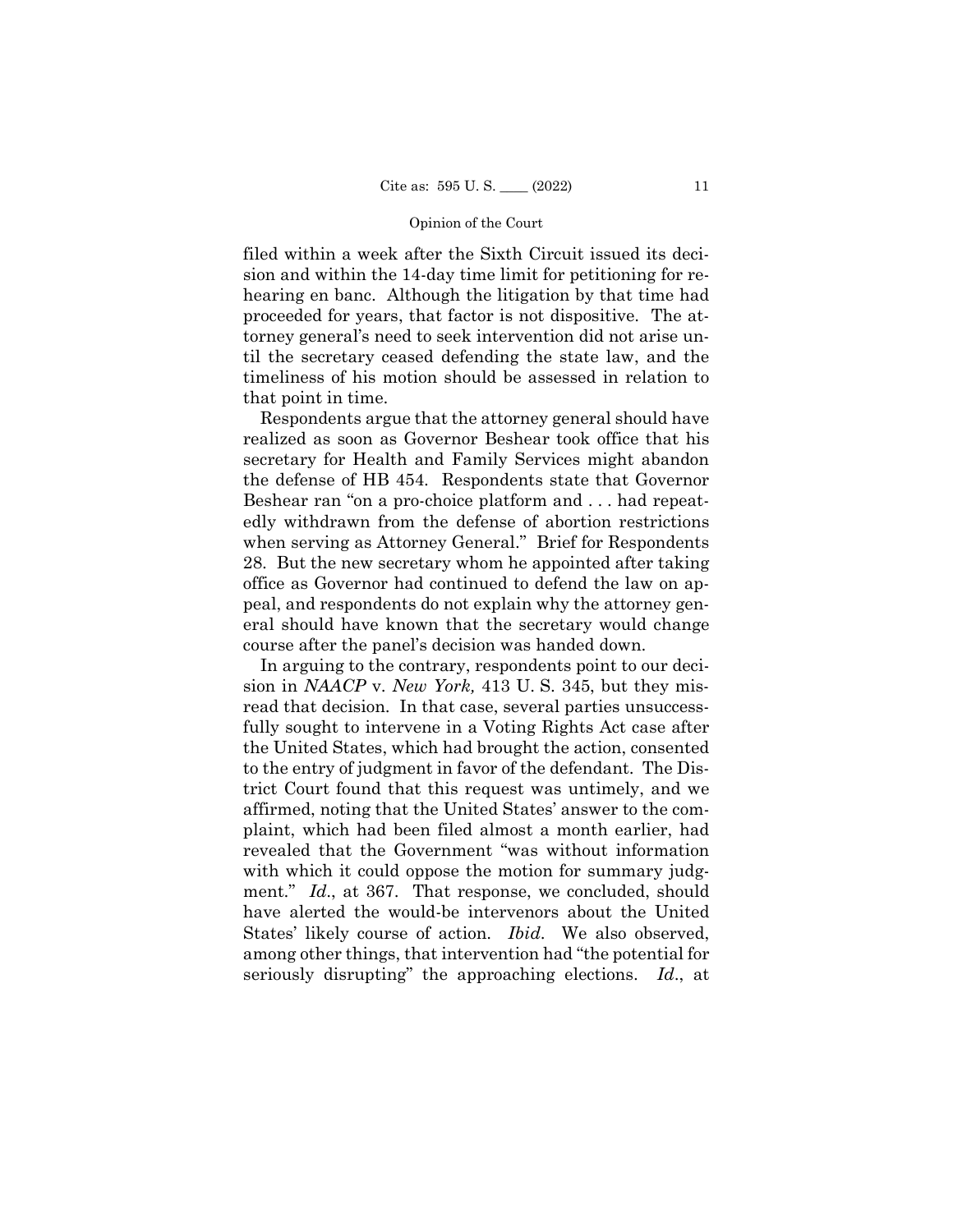# 368–369.

The situation here is starkly different. As discussed, the attorney general's motion was timely, and intervention would not have produced anything like the disruption that the Court cited in *NAACP* v. *New York*. Thus, the panel was mistaken in finding that the attorney general's motion was untimely.

# $\mathcal{C}$

The panel's finding on prejudice was similarly flawed. The panel argued that intervention would prejudice respondents because the attorney general's rehearing petition pressed an issue (third-party standing) that had not been raised in the secretary's briefs. 831 Fed. Appx., at 751, 752. But the lack of third-party standing was not the only argument advanced in the rehearing petition, App. 221– 227, and in any event, allowing the attorney general to intervene would not have necessitated that the third-party standing issue be entertained. If the secretary for Health and Family Services had not retired from the field, he could have raised that same argument in a petition for rehearing or in a petition for certiorari. In that event, the relevant court (the Sixth Circuit in deciding whether to grant en banc review and this Court in deciding whether to grant certiorari) could have considered whether the third-party standing argument should be considered despite the secretary's failure to raise the issue at an earlier point in the litigation. That the issue was raised in the attorney general's rehearing petition, as opposed to one filed by the secretary, was immaterial.

Our decision in *McDonald* illustrates the panel's error. In that case, we held that the defendant was not "unfairly prejudiced simply because an appeal on behalf of putative class members was brought by [an unnamed class member] rather than by one of the original" parties, 432 U. S., at 394. The situation here is similar.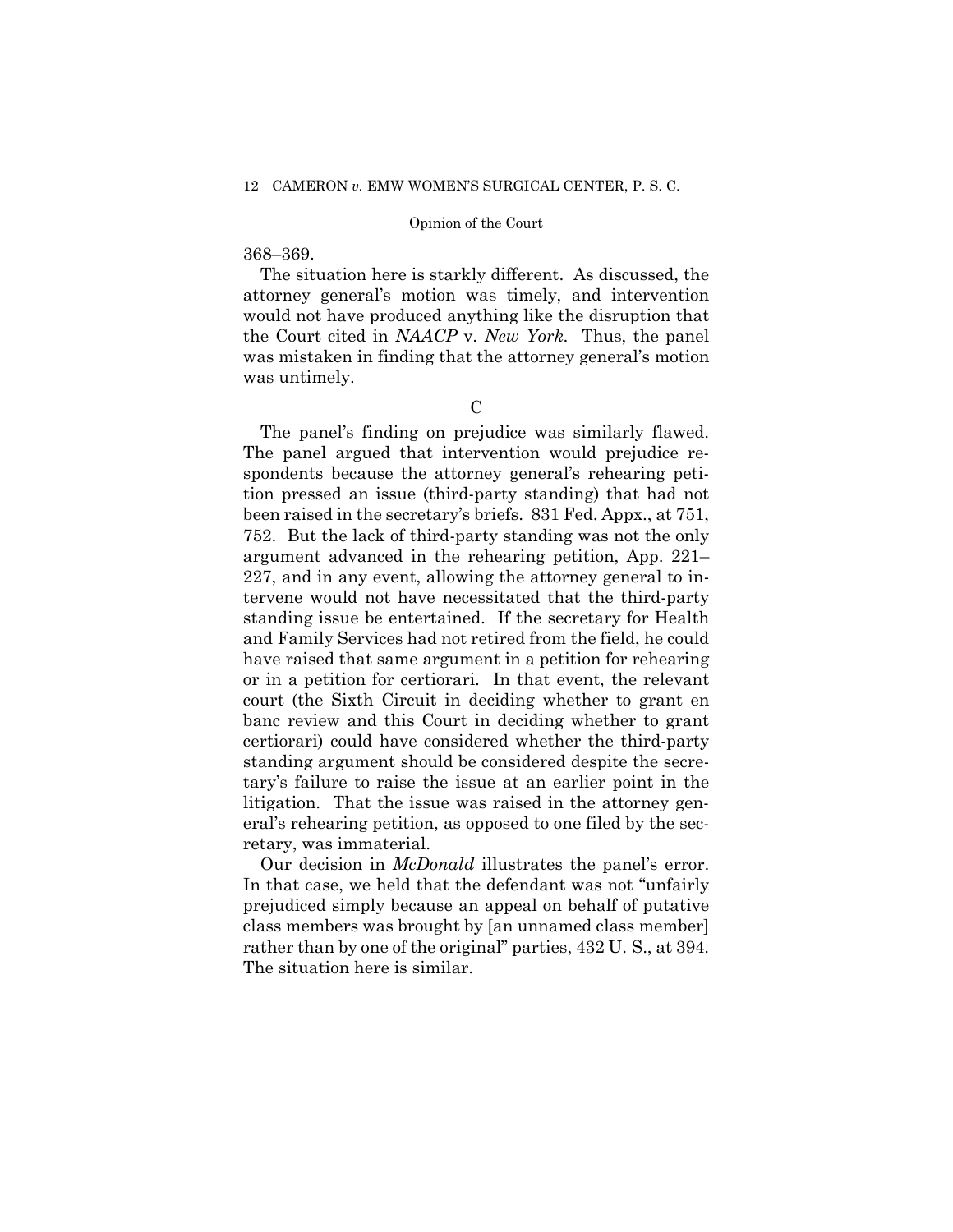Respondents advance one additional argument on the issue of prejudice. They claim that intervention would unfairly deprive them of a "reasonable expectation" stemming from Governor Beshear's election. Brief for Respondents 31. Respondents contend that Governor Beshear had a "history of refusing to defend abortion restrictions" and that they therefore reasonably thought that the secretary, who was appointed by the Governor, would not pursue "extraordinary forms of relief if they prevailed in their appeal." *Ibid*.

The loss of this sort of claimed expectation does not amount to unfair prejudice in the sense relevant here. Respondents may have hoped that the new Governor would appoint a secretary who would give up the defense of HB 454, but they had no legally cognizable expectation that the secretary he chose or the newly elected attorney general would do so before all available forms of review had been exhausted.

\* \* \*

For these reasons, the Court of Appeals erred in denying the attorney general's motion to intervene. That court's judgment is reversed, and the case is remanded for further proceedings consistent with this opinion.

*It is so ordered.*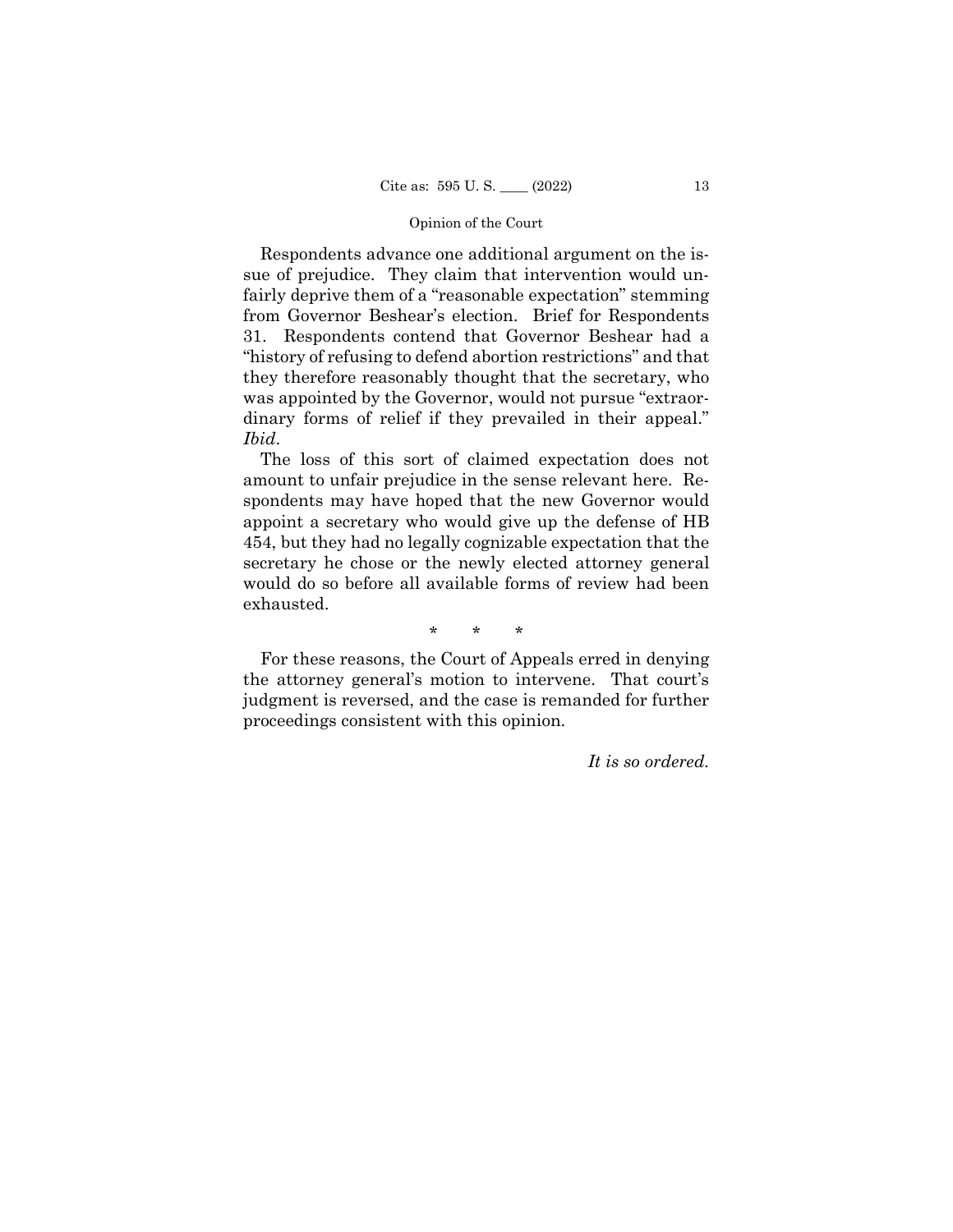# **SUPREME COURT OF THE UNITED STATES**  $\overline{\phantom{a}}$  , where  $\overline{\phantom{a}}$

### No. 20–601  $\overline{\phantom{a}}$  , where  $\overline{\phantom{a}}$

# DANIEL CAMERON, ATTORNEY GENERAL OF KENTUCKY, PETITIONER *v.* EMW WOMEN'S SURGICAL CENTER, P. S. C., ET AL.

# ON WRIT OF CERTIORARI TO THE UNITED STATES COURT OF APPEALS FOR THE SIXTH CIRCUIT

#### [March 3, 2022]

## JUSTICE THOMAS, concurring.

I join the opinion of the Court. I write to address another reason why respondents and their *amici* err in maintaining that the Court of Appeals lacked jurisdiction to consider Attorney General Cameron's motion to intervene.

As the Court explains, respondents now argue that Attorney General Cameron is jurisdictionally barred from intervening in the appeal because his predecessor, then-Attorney General Beshear, stipulated as a condition of his dismissal that the Kentucky attorney general's office would be bound by the District Court's final judgment. According to respondents, that stipulation required the attorney general to timely notice an appeal consistent with Federal Rules of Appellate Procedure 3 and 4 if he wished to challenge the District Court's judgment on appeal. To allow intervention in the appeal, respondents posit, would circumvent the jurisdictional requirements of Federal Rules of Appellate Procedure 3 and 4.

The Court rightly rejects respondents' novel argument because the attorney general's stipulation preserved his office's right to participate in the appeal. See *ante,* at 6–7. But in addition to the infirmity the Court identifies, respondents' jurisdictional argument suffers from another,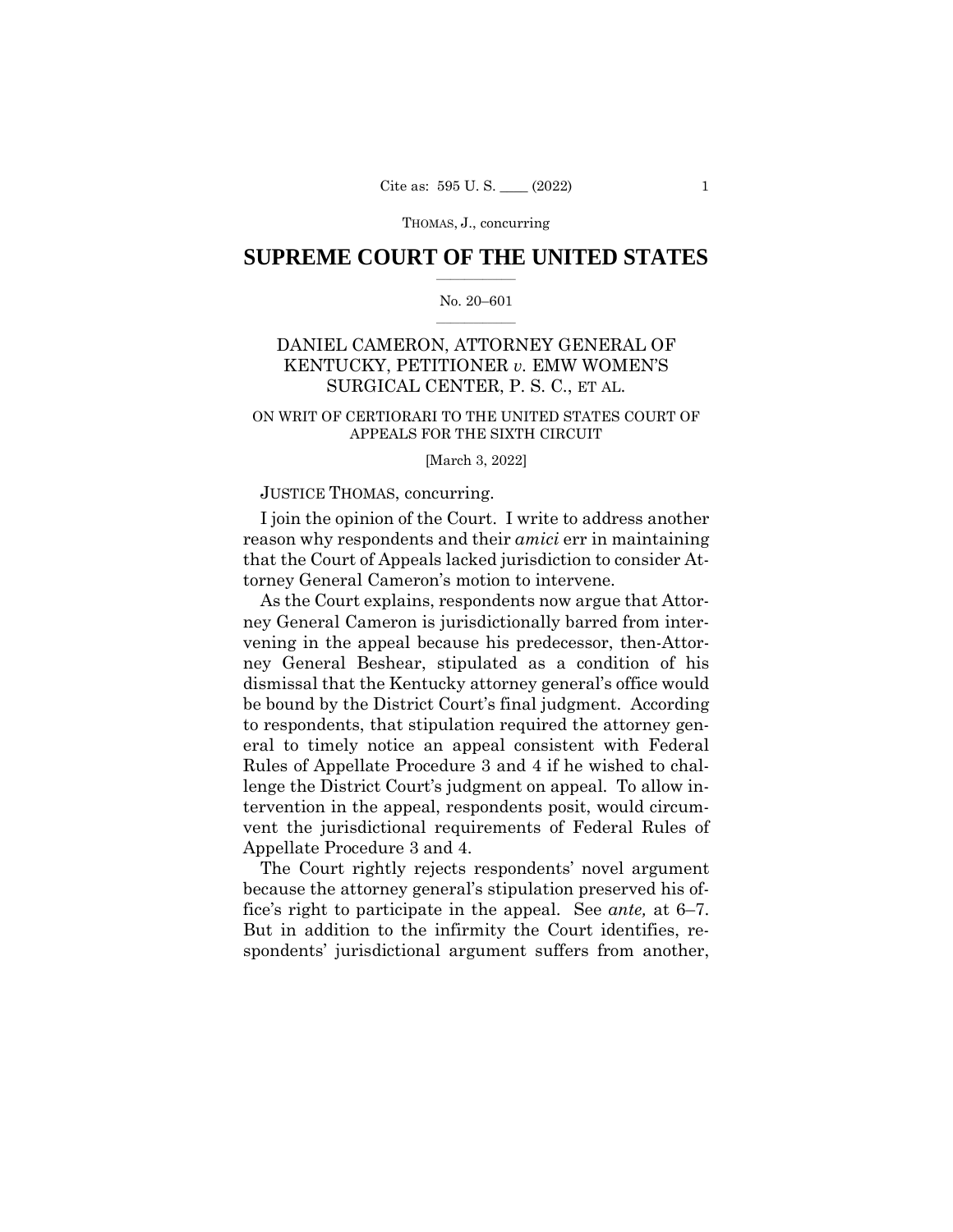more basic flaw: Rules 3 and 4 permit only "parties" to appeal a district court judgment, and the attorney general was not a "party" to the judgment after he was dismissed from the litigation.

Federal Rules of Appellate Procedure 3(a)(1) and 4(a)(1)(A) together require that any appeals from a district court judgment be pursued by filing a notice of appeal within 30 days after entry of the judgment. See also 28 U. S. C. §2107(a). We have described this requirement as "jurisdictional." See *Torres* v. *Oakland Scavenger Co.*, 487 U. S. 312, 315 (1988); see also *Gonzalez* v. *Thaler*, 565 U. S. 134, 147 (2012). We have also held that Rule 3(c)—requiring, among other things, that the notice of appeal "specify the party or parties taking the appeal," Fed. Rule App. Proc. 3(c)(1)(A)—is likewise jurisdictional. See *Torres*, 487 U. S., at 314–318; *Becker* v. *Montgomery*, 532 U. S. 757, 765–766  $(2001)$ . Rule  $3(c)(1)(A)$ 's requirement that the notice specify the "party" taking the appeal reflects the "well settled" "rule that only parties to a lawsuit, or those that properly become parties, may appeal an adverse judgment." *Marino* v. *Ortiz*, 484 U. S. 301, 304 (1988) (*per curiam*). For example, individuals who are "not parties to the underlying lawsuit" and fail to intervene in the District Court cannot appeal a District Court's judgment. *Ibid*. We are not at liberty to create "exceptions to this general rule," even when "the nonparty has an interest that is affected by the trial court's judgment." *Ibid.* (internal quotation marks omitted).

Here, the attorney general was not a "party" to the District Court's final judgment. Then-Attorney General Beshear was originally a "party" to this suit because he was named as a defendant in the complaint. But the District Court later dismissed Attorney General Beshear's office from the litigation in May 2018—about a year before final judgment. A "party" dismissed from a lawsuit is no longer a "party" to it after his dismissal. Just as "intervention is the requisite method for a nonparty to become a party to a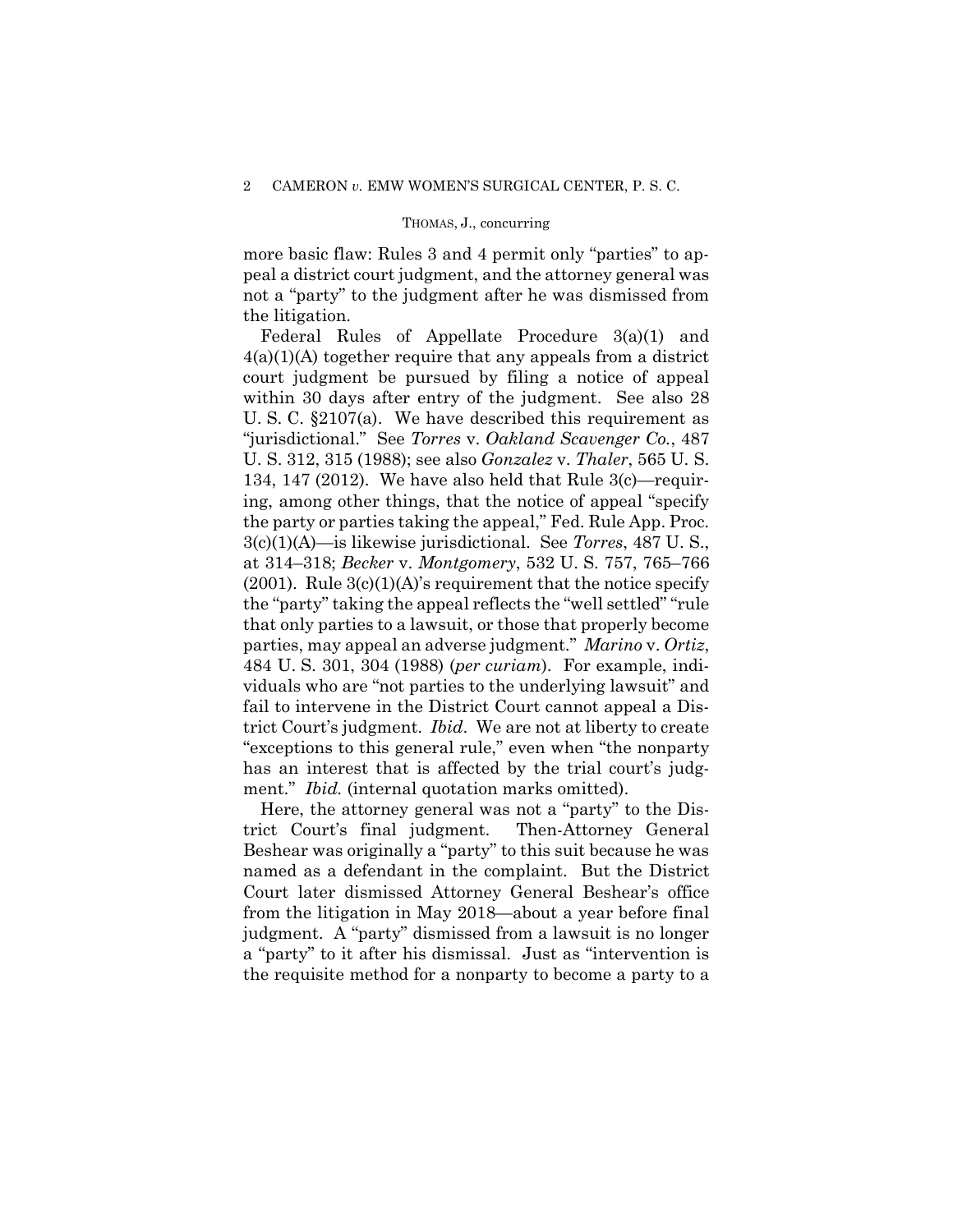lawsuit," *United States ex rel. Eisenstein* v. *City of New York*, 556 U. S. 928, 933 (2009), dismissal is the quintessential (if not only) method for a party to become a nonparty, see, *e.g.,* 67A C. J. S., Parties §86 (2013) ("Once a person is dismissed from a lawsuit, he or she is generally no longer a party to it").

One need hardly look beyond the case caption to see how dismissal ended the attorney general's status as a "party" to the litigation. To be sure, case captions are "'not determinative as to the identity of the parties to the action.'" *Eisenstein*, 556 U. S., at 935 (quoting 5A C. Wright & A. Miller, Federal Practice and Procedure §1321, p. 388 (3d ed. 2004)). But they can be instructive, given that "'[t]he designation of persons as parties is usually made in the caption of the summons or complaint.'" *Devlin* v. *Scardelletti*, 536 U. S. 1, 15 (2002) (Scalia, J., dissenting) (quoting Restatement (Second) of Judgments §34, Comment *a*, Reporter's Note, p. 347 (1980)). Here, because respondents initially named then-Attorney General Beshear as the lead defendant in their complaint, the District Court's orders originally captioned the defendants as "ANDREW G. BESHEAR, *et al*." *E.g.,* App. 28. After the District Court dismissed the attorney general on May 21, 2018, the court ordered the clerk to modify the case caption to "reflect the remaining properly named Defendants": "Meier, et al." *Id.*, at 5, 7; see also App. to Pet. for Cert. 104a (District Court final judgment listing the defendants as "ADAM W. MEIER et al."). The District Court's modification of the caption confirms that when the court issued its judgment, the attorney general was no longer a "party."

Because the attorney general was not a "party" to the District Court's final judgment, respondents' jurisdictional argument necessarily fails. As a nonparty, the attorney general could not notice an appeal under Rules 3 and 4. And because he could not notice an appeal, he could not possibly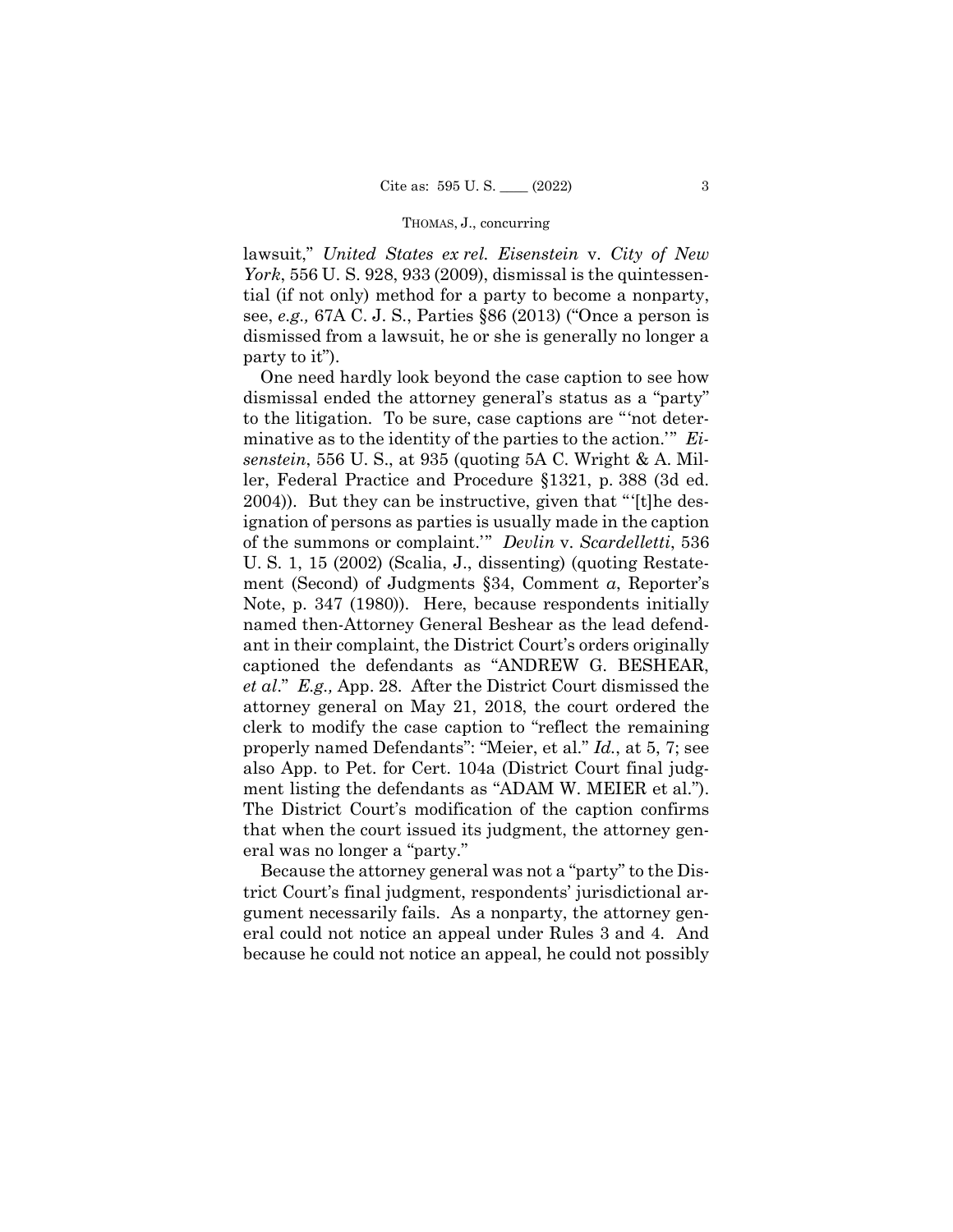have been obligated to do so, rather than pursue intervention—"the requisite method for a nonparty to become a party to a lawsuit." *Eisenstein*, 556 U. S., at 933.

Respondents resist this conclusion and contend that the attorney general remained a "party" because then-Attorney General Beshear stipulated upon dismissal that "any final judgment in this action . . . will be binding on the Office of the Attorney General, subject to any modification, reversal or vacation of the judgment on appeal." App. 29–30. Respondents' argument has a veneer of plausibility only because of our decision in *Devlin* v. *Scardelletti*, 536 U. S. 1. There, a majority of this Court held that a nonnamed member of a certified class action was a "party" who could appeal the approval of a settlement to which he objected. *Id.,* at 10. Rejecting the settled bright-line rule that only a *named* party may appeal a final judgment, the Court adopted a vague, functionalist inquiry that determined "party" status "based on context." *Ibid.*

Applying that test, *Devlin* held that "nonnamed class members are parties to the proceedings in the sense of being bound by the [judgment]," and it was "th[at] feature of class action litigation that require[d] that class members be allowed to appeal the approval of a settlement." *Ibid.* "To hold otherwise," the Court explained, "would deprive nonnamed class members of the power to preserve their own interests in a settlement that will ultimately bind them." *Ibid.*

I joined Justice Scalia's dissent in *Devlin*, which reiterated that "'parties' to a judgment are those named as such—whether as the original plaintiff or defendant in the complaint giving rise to the judgment, or as 'one who though not an original party becomes a party by intervention, substitution, or third-party practice.'" 536 U. S.*,* at 15 (quoting *Karcher* v. *May*, 484 U. S. 72, 77 (1987); alterations omitted). The *Devlin* Court's holding was, and is, "contrary" to that "well-established law." 536 U. S., at 150. To reason,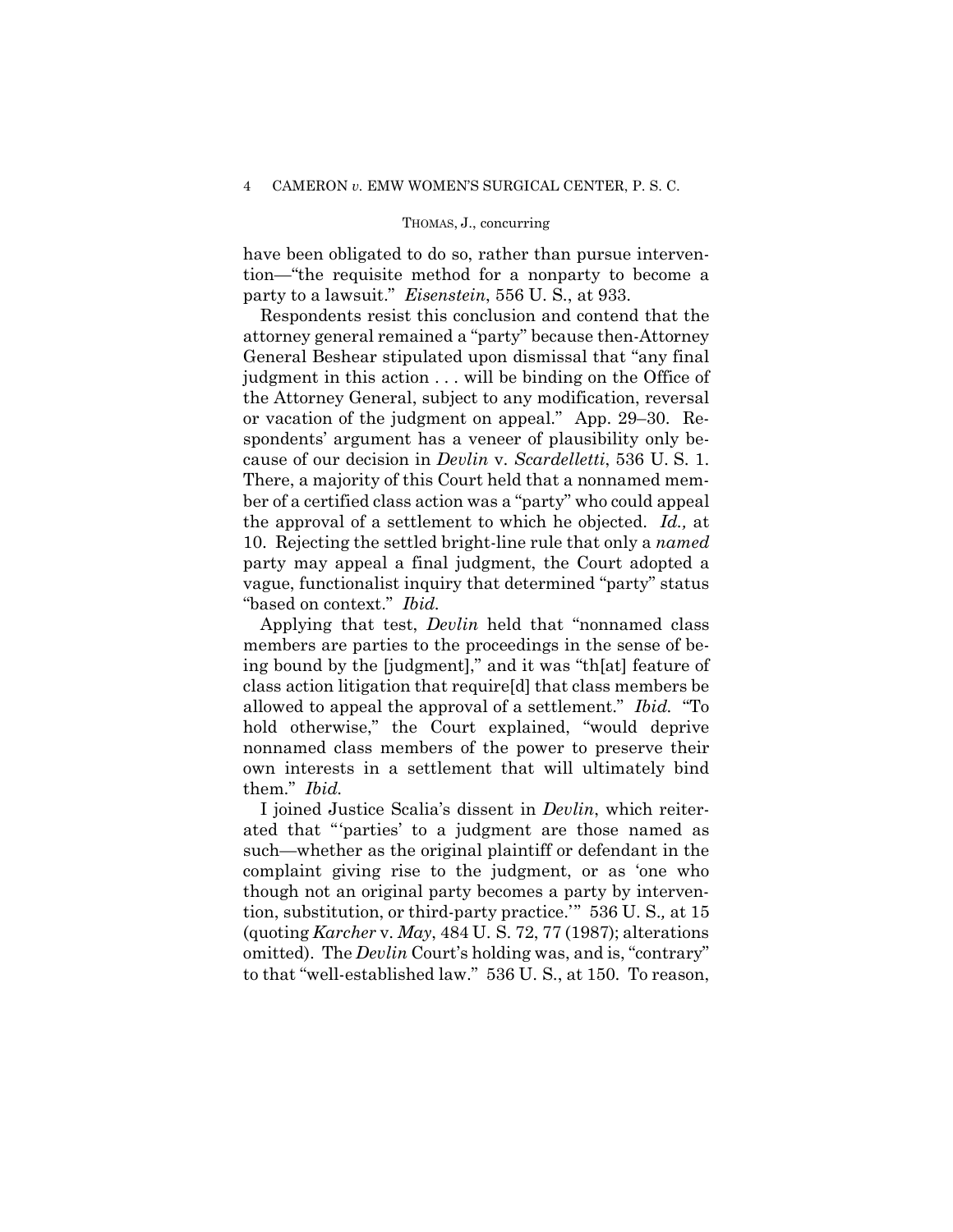as *Devlin* did, that merely being bound by a judgment transformed a nonnamed class member into a "party," surely "c[a]me as news to law students everywhere." *Id.,* at 18; see also *Marino*, 484 U. S., at 304 (previously rejecting that individuals become "parties" merely because they have "an interest that is affected by the trial court's judgment"). After all, "[t]here are any number of persons who are not parties to a judgment yet are nonetheless bound by it." *Devlin*, 536 U. S., at 18.For example, as pertinent here, when "'[a] person agrees to be bound by the determination of issues in an action between others,'" we call application of claim or issue preclusion to that person "*nonparty* preclusion" precisely because agreeing to be bound by a judgment does not alone make one a "party" to it. *Taylor* v. *Sturgell*, 553 U. S. 880, 893 (2008) (quoting Restatement (Second) of Judgments §40, at 390; emphasis added).

*Devlin* was demonstrably erroneous for the reasons set forth in Justice Scalia's dissent, and we should overrule it in an appropriate case. That said, *Devlin* does not control here. Several years after *Devlin*, in *Eisenstein*, we unanimously reiterated the principle that "[a] 'party' to litigation is '[o]ne by or against whom a lawsuit is brought.'" 556 U. S., at 933 (quoting Black's Law Dictionary 1154 (8th ed. 2004)). Relying on *Devlin*'s reasoning, the petitioner there argued that the United States must be a "party" within the meaning of Rule  $4(a)(1)(B)$  because the Government is "bound by the judgment" in all actions under the False Claims Act "regardless of its participation in the case." 556 U. S.*,* at 936. Consistent with our pre-*Devlin* cases, we reiterated that this fact was "not determinative" because "nonparties may be bound by a judgment for a host of different reasons," 556 U. S., at 936, none of which suffices to transform them into parties. We distinguished *Devlin*'s contrary reasoning by invoking the specific "class-action nature of the suit" there, 556 U. S.*,* at 934, n. 3, essentially cabining that precedent to class actions alone. And, true to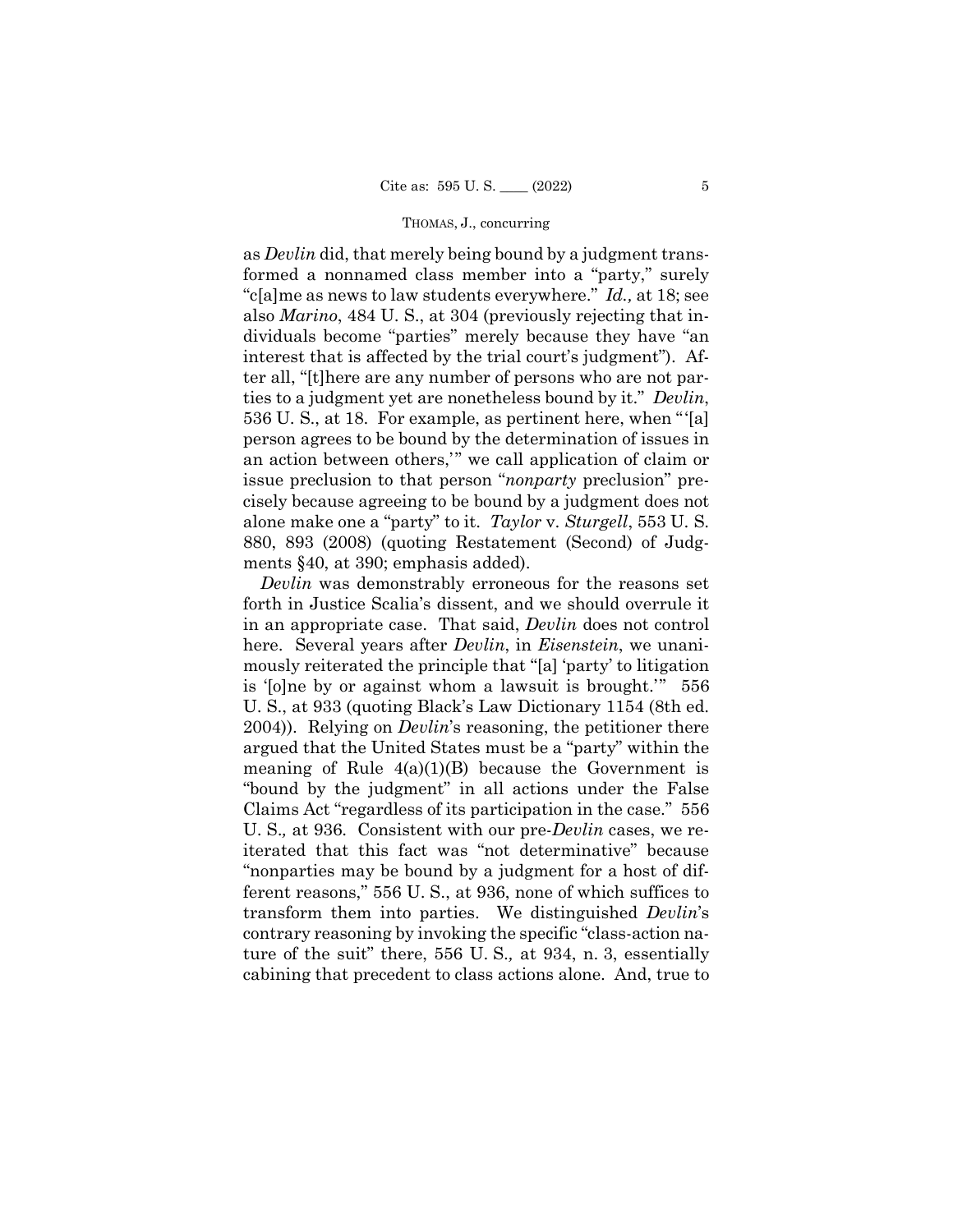## THOMAS, J., concurring

*Eisenstein*, we have not once relied on *Devlin* outside the class-action context. See *United States* v. *Sanchez-Gomez*, 584 U. S. \_\_\_, \_\_\_ (2018) (slip op., at 6); *Standard Fire Ins. Co.* v. *Knowles*, 568 U. S. 588, 593 (2013); *Smith* v. *Bayer Corp*., 564 U. S 299, 313–315 (2011). *Devlin* is therefore an aberration from our otherwise consistent view that only a named party may file a notice of appeal under Rules 3 and 4. And because this case does not involve a class action, *Devlin* has no precedential force.

\* \* \*

The Office of the Kentucky Attorney General was not a named "party" to the District Court's final judgment. The attorney general, accordingly, could not notice an appeal from that judgment under Rules 3 and 4. And because the attorney general could not appeal the District Court's judgment, Attorney General Cameron moved to intervene and pursue "the requisite method for a nonparty to become a party to a lawsuit." *Eisenstein*, 556 U. S., at 933. Far from evading the jurisdictional requirements of Rules 3 and 4, Cameron's motion to intervene was his only legitimate option to both comply with those Rules and participate in the appeal as a party. For this reason, as well as those given in the opinion of the Court, respondents' jurisdictional argument fails.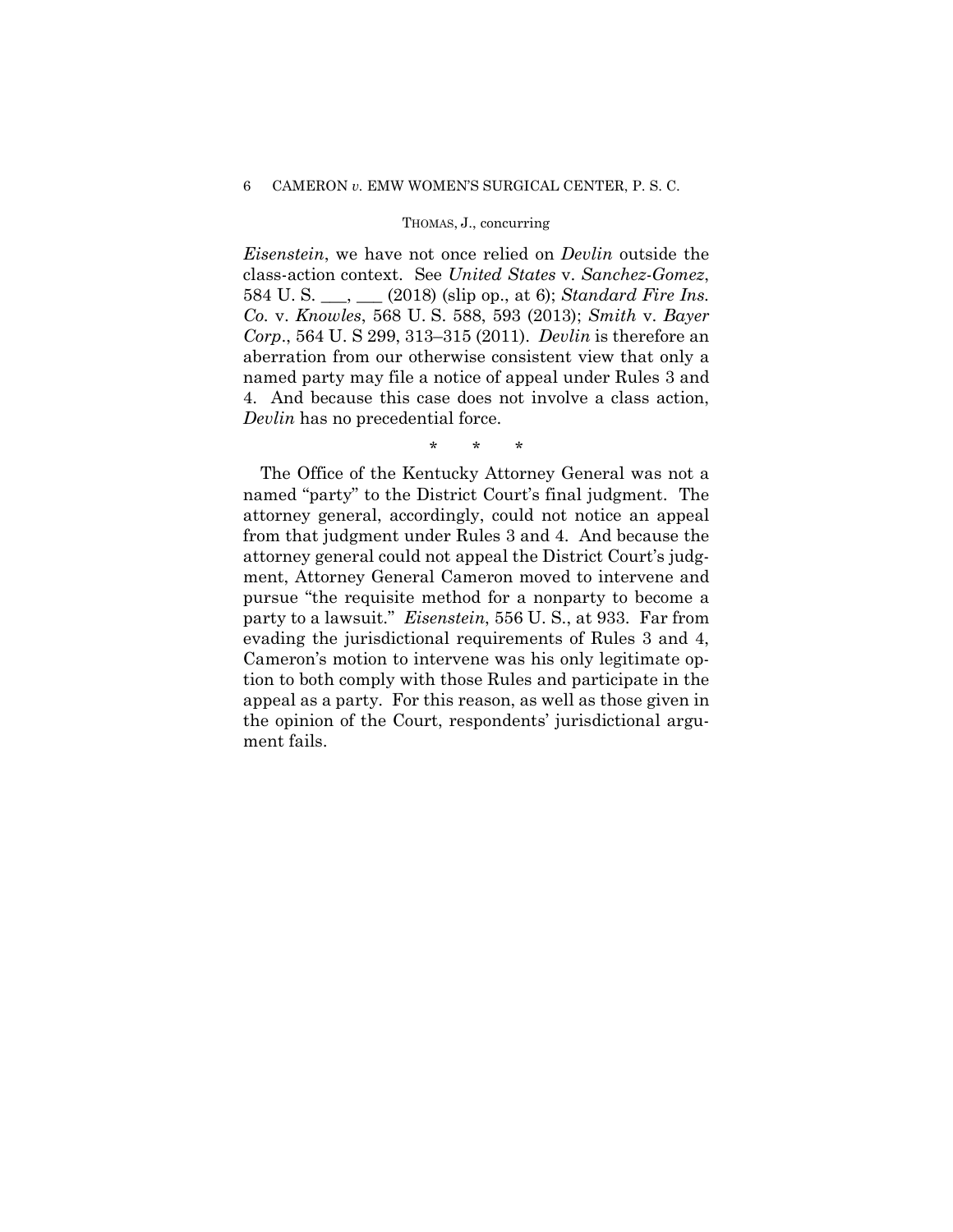KAGAN, J., concurring KAGAN, J., concurring in judgment

# **SUPREME COURT OF THE UNITED STATES**  $\overline{\phantom{a}}$  , where  $\overline{\phantom{a}}$

### No. 20–601  $\overline{\phantom{a}}$  , where  $\overline{\phantom{a}}$

# DANIEL CAMERON, ATTORNEY GENERAL OF KENTUCKY, PETITIONER *v.* EMW WOMEN'S SURGICAL CENTER, P. S. C., ET AL.

# ON WRIT OF CERTIORARI TO THE UNITED STATES COURT OF APPEALS FOR THE SIXTH CIRCUIT

## [March 3, 2022]

 JUSTICE KAGAN, with whom JUSTICE BREYER joins, concurring in the judgment.

I agree with the Court that the Sixth Circuit should have allowed the attorney general to intervene in this suit after another state official ceased defending the challenged Kentucky law. And my reasons for reaching that conclusion partly overlap with the Court's. But I would differently frame and respond to the serious threshold issue that respondent EMW raises. I also see no need to rely on "constitutional considerations" to resolve the intervention question before us. *Ante*, at 7 (opinion of the Court).

I

No jurisdictional rule, the Court and I agree, directly bars the attorney general's intervention here. The rule EMW relies on requires a losing party to file a notice of appeal within 30 days of the entry of judgment. See 28 U. S. C.  $\S2107(a)$ ; Fed. Rule App. Proc.  $4(a)(1)(A)$ . This Court has made clear that the timely-appeal rule is jurisdictional. See, *e.g.*, *Bowles* v. *Russell*, 551 U. S. 205, 209 (2007). So if a party (or a non-party having an equivalent right to appeal) files an appeal on the 31st day after judgment, the appellate court lacks jurisdiction. But here the attorney general did not file such a late appeal. He instead moved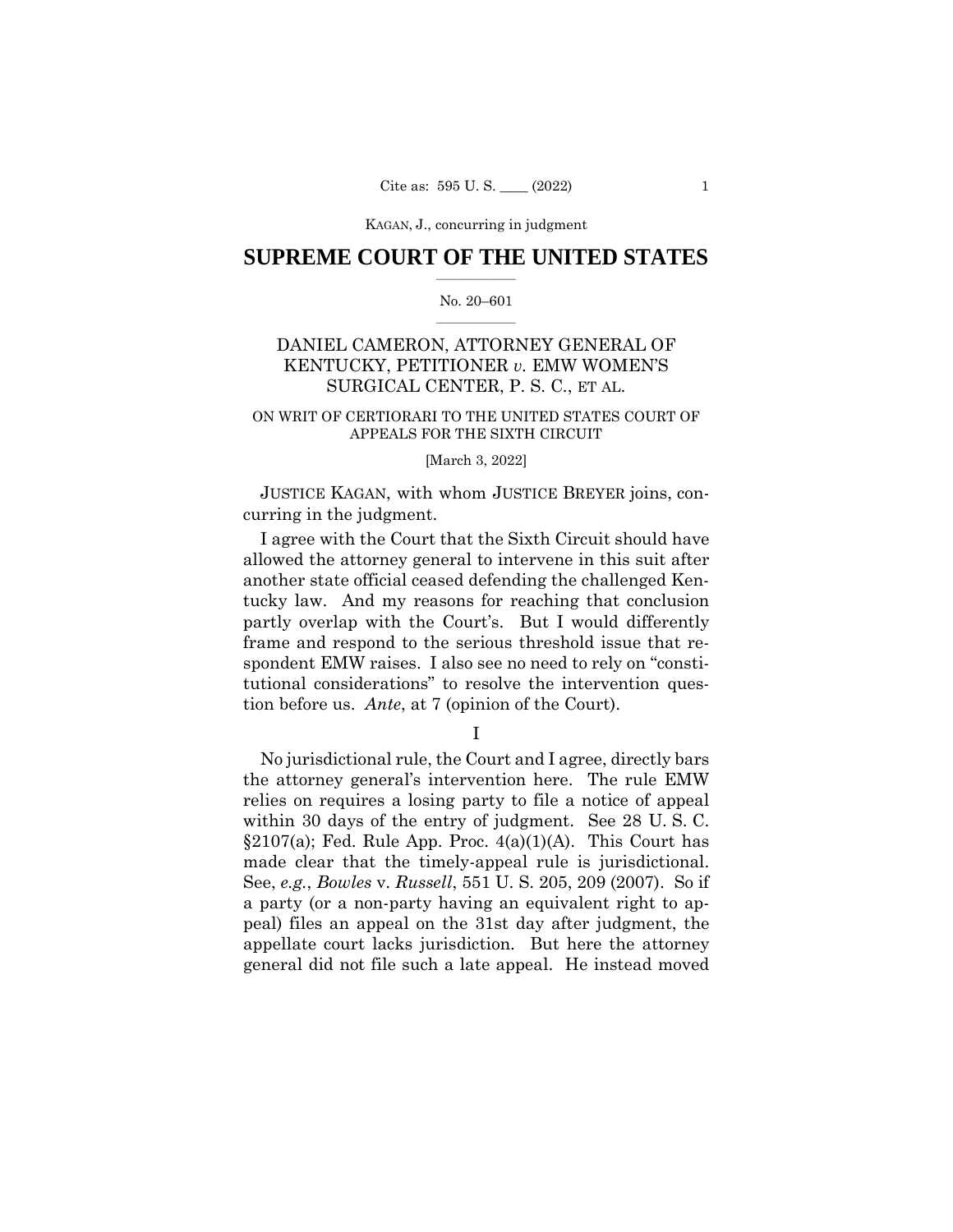### KAGAN, J., concurring in judgment

to intervene in an appeal timely brought by Kentucky's secretary for health (after the secretary decided to forgo en banc or Supreme Court review). And the provisions setting out the timely-appeal rule do not address that situation. See *ante*, at 5–6.

The majority goes on to deny the existence of a "claimsprocessing" rule preventing the attorney general's intervention, see *ante*, at 6–7, but I think that terminology misplaced and distracting. We often consider whether timing requirements are "jurisdictional" rules or else "claims-processing" rules. See, *e.g.*, *United States* v. *Kwai Fun Wong*, 575 U. S. 402, 409–410 (2015). (The question comes up because only the latter may be waived or overcome by equitable considerations; the former are absolute bars to entertaining a matter. See *ibid.*)But here we know the answer to that frequent question. As just stated, the timely-appeal rule—the only rule anyone thinks relevant—is jurisdictional. There is not a claims-processing rule in sight. And EMW nowhere suggests otherwise; it never asserts the existence of a claims-processing rule barring the attorney general's motion.

The argument EMW makes—and it is a serious one rests on the idea that litigants should not be allowed to use intervention procedures to end-run jurisdictional rules. Consider a hypothetical to illustrate the problem. Suppose a party (or a non-party having a right to appeal) misses the 30-day deadline to file a notice of appeal from a judgment. On the 31st day, he regrets his negligence and attempts to intervene in another party's appeal in the same case. Should the appellate court allow the intervention? Our precedent, along with common sense, suggests not—even though the timely-appeal rule, as noted above, does not address issues of intervention. That is because permitting intervention there would effectively "vitiate[]" the "mandatory nature of the [appellate] time limits." *Torres* v.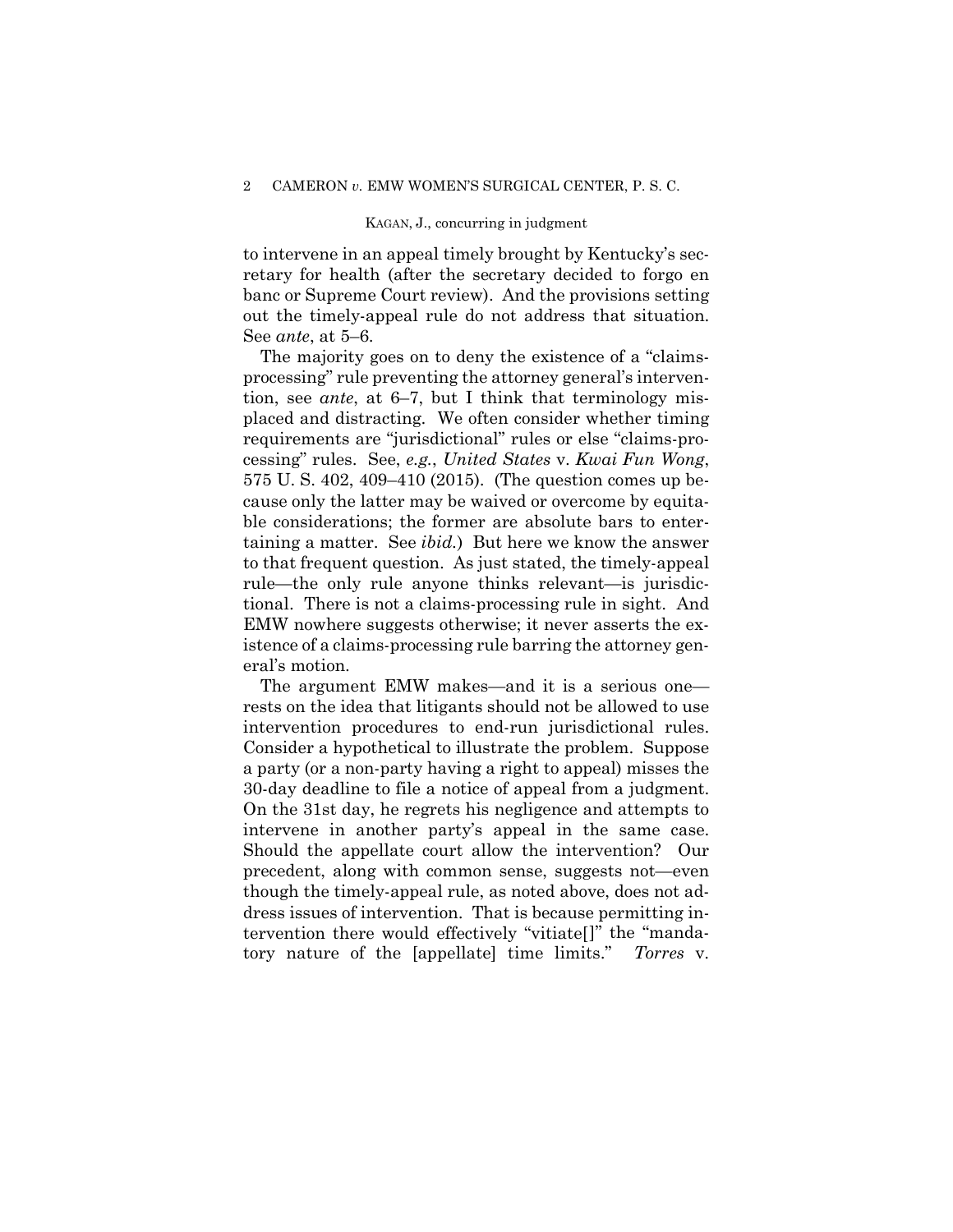#### KAGAN, J., concurring in judgment

*Oakland Scavenger Co.*, 487 U. S. 312, 315 (1988). Or otherwise said, granting intervention would enable the party to circumvent those limits, by awarding him the "equivalent" of more "time for filing a notice of appeal." *Ibid.*; see *Hutchinson* v. *Pfeil*, 211 F. 3d 515, 519 (CA10 2000) ("[I]ntervention is not a means to escape the consequences of noncompliance" with the jurisdictional timely-appeal rule). That is the essence of EMW's objection. EMW contends that the attorney general, though a non-party, could have appealed the District Court's judgment because it bound his office. But the attorney general chose at the time not to appeal. He should not now be allowed, EMW says, to sidestep the jurisdictional deadline he missed by means of intervening. See Brief for Respondents 10, 15–16, 19–21.

But the anti-circumvention rationale for denying intervention does not sensibly apply here because of the change in circumstances between the time to appeal and the time of the motion to intervene. Recall that the attorney general, by agreeing early on to the dismissal of the claims against him, effectively handed off defense of the challenged law to the health secretary. See *ante*, at 2. After the District Court ruled, the secretary continued to perform that function, appealing the court's decision to strike down the law. Assume here, as EMW argues, that the attorney general also could have appealed.[\\*](#page-25-0) Even if so, the attorney general had no reason to take that step: The secretary was handling the appeal, just as he had handled the trial court proceedings. It was only once the Sixth Circuit ruled and the secretary ceased defending the law—choosing not to seek en

——————

<span id="page-25-0"></span><sup>\*</sup>That assumption is perfectly reasonable. The agreement of dismissal made the District Court's judgment binding on the attorney general's office (subject to any later revision or reversal). See App. 29–30. And a non-party bound by a judgment often has the same appeal rights as a party. See *Devlin* v. *Scardelletti*, 536 U. S. 1, 7–8 (2002) (discussing cases); C. Wright, A. Miller, & E. Cooper, 15A Federal Practice and Procedure §3902.1, pp. 186–189, n. 35 (2d ed. Supp. 2021) (same).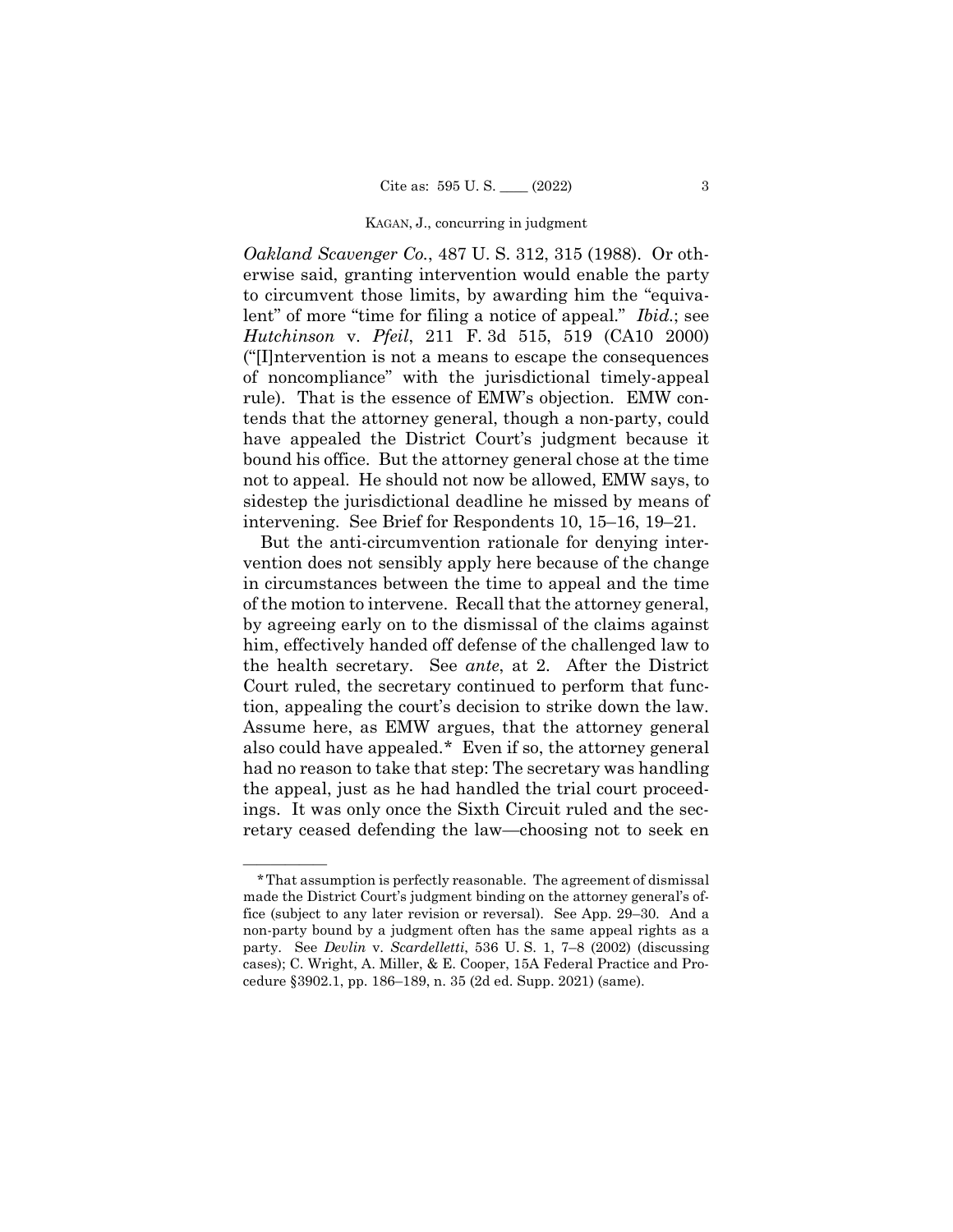### KAGAN, J., concurring in judgment

banc or Supreme Court review—that the (now new) attorney general had an urgent reason to rejoin the suit: If he did not, the law would be invalidated. The motion to intervene, then, was not an attempt to escape the consequences of failing to adhere to appellate deadlines, as in the hypothetical offered above. The motion was instead a response to a major shift in the litigation, creating a new demand for the attorney general's participation. And that real-world fact answers EMW's argument. Granting the motion would not countenance an end-run around the timely-appeal rule by giving the attorney general a do-over. It would simply recognize that only after the time for appeal had come and gone had a need arisen for the attorney general to reenter the suit.

# II

With that threshold objection answered, the issue becomes how the factors bearing on intervention motions play out. I agree with much of what the Court says on that issue (and also with its view that the attorney general's agreement did not preclude his intervention). But I see no reason to cast the analysis, even partially, in constitutional terms. See *ante*, at 7–9. Our longstanding practice is to avoid unnecessary discussion of constitutional questions. See, *e.g.*, *Ashwander* v. *TVA*, 297 U. S. 288, 345–348 (1936) (Brandeis, J., concurring). And contra the majority, no invocation of, or lofty observations about, the Constitution are here needed. The considerations governing intervention motions—applying equivalently to any person seeking to intervene, including the attorney general—show why the Sixth Circuit went wrong in closing off the suit. See generally Fed. Rule Civ. Proc. 24.

Most fundamentally, the attorney general had a strong reason for intervening. Once again, the secretary had defended the challenged law as constitutional until the Sixth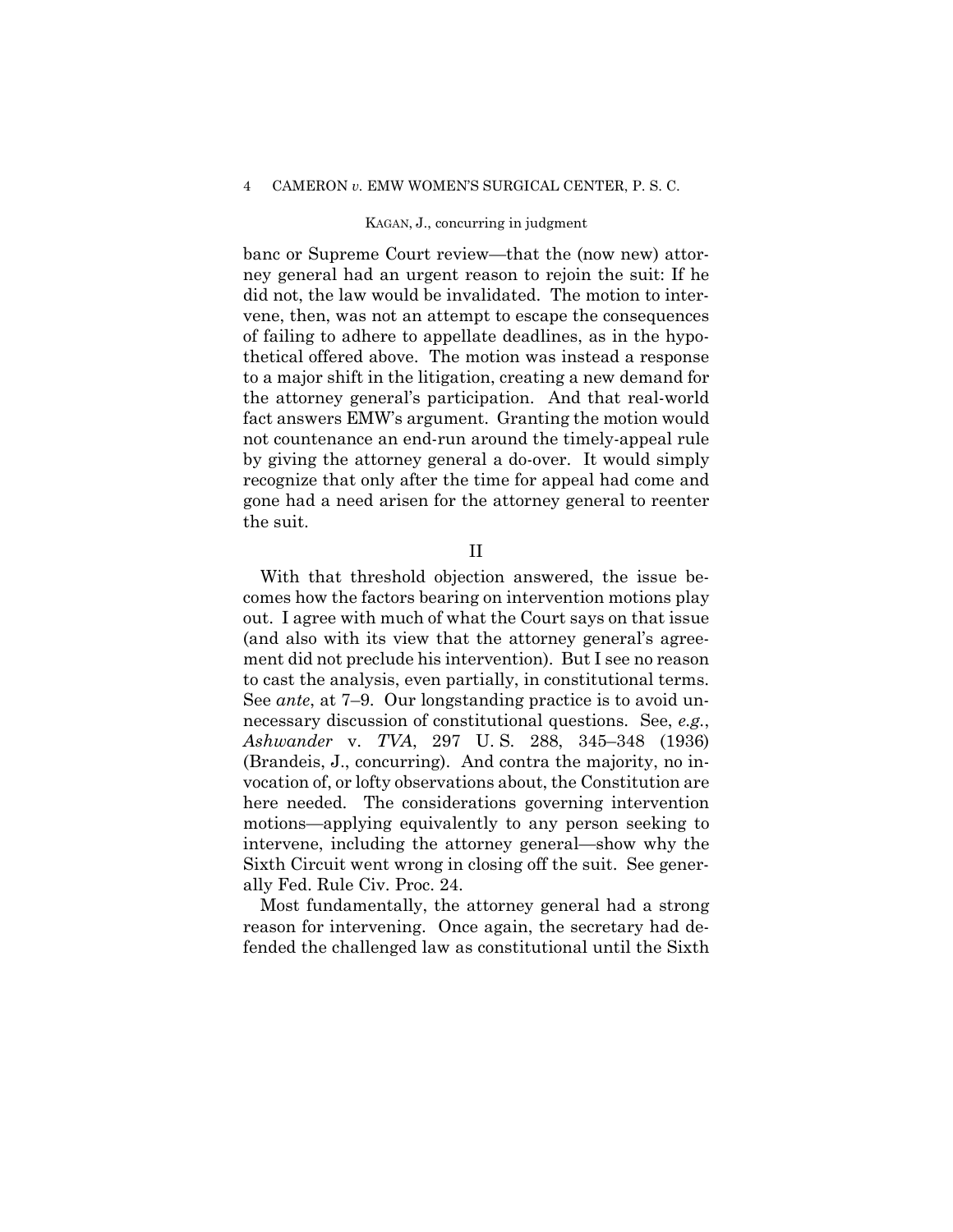#### KAGAN, J., concurring in judgment

Circuit ruled; but he then decided to abandon the argument. If the attorney general could not assume the defense, and thus continue contesting EMW's claim, Kentucky could no longer enforce its statute. And it is of course true, as the majority says, that a State has a significant interest in enforcing its own laws. See *ante*, at 8. As a practical matter, then, the attorney general belonged in the suit, absent some good cause to exclude him.

And as the Court concludes, no such cause was present. See *ante*, at 10–13. The intervention motion, though coming late in the suit, was still timely. The attorney general intervened as soon as he had a reason to do so—more specifically, two days after he learned that the secretary would no longer defend the challenged law. See *United Airlines, Inc.* v. *McDonald*, 432 U. S. 385, 394 (1977) (holding that a motion to intervene was timely because it was made "as soon as it became clear" that the movant's interests "would no longer be protected" by existing parties). And the motion was filed within the 14-day window for requesting an en banc rehearing—so did nothing to delay the suit's normal progress. See Fed. Rules App. Proc. 35(c) and 40(a)(1). Nor did the motion otherwise prejudice EMW. The attorney general sought to pursue only the usual next steps of appellate review—what the secretary would have done had he not ceased defending the law. Of course, EMW would have preferred the secretary's action to bring the case to an end. But an unrealized gain of that kind does not count as a legally cognizable harm. See *McDonald*, 432 U. S., at 394 (holding that a litigant cannot claim "unfair[] prejudice[]" when one person takes over an appeal from another). Nothing, then, counterbalances the reasons for enabling the attorney general's inclusion.

\* \* \*

So I arrive, if via a somewhat different path, at the same endpoint as the Court. In my view, the attorney general's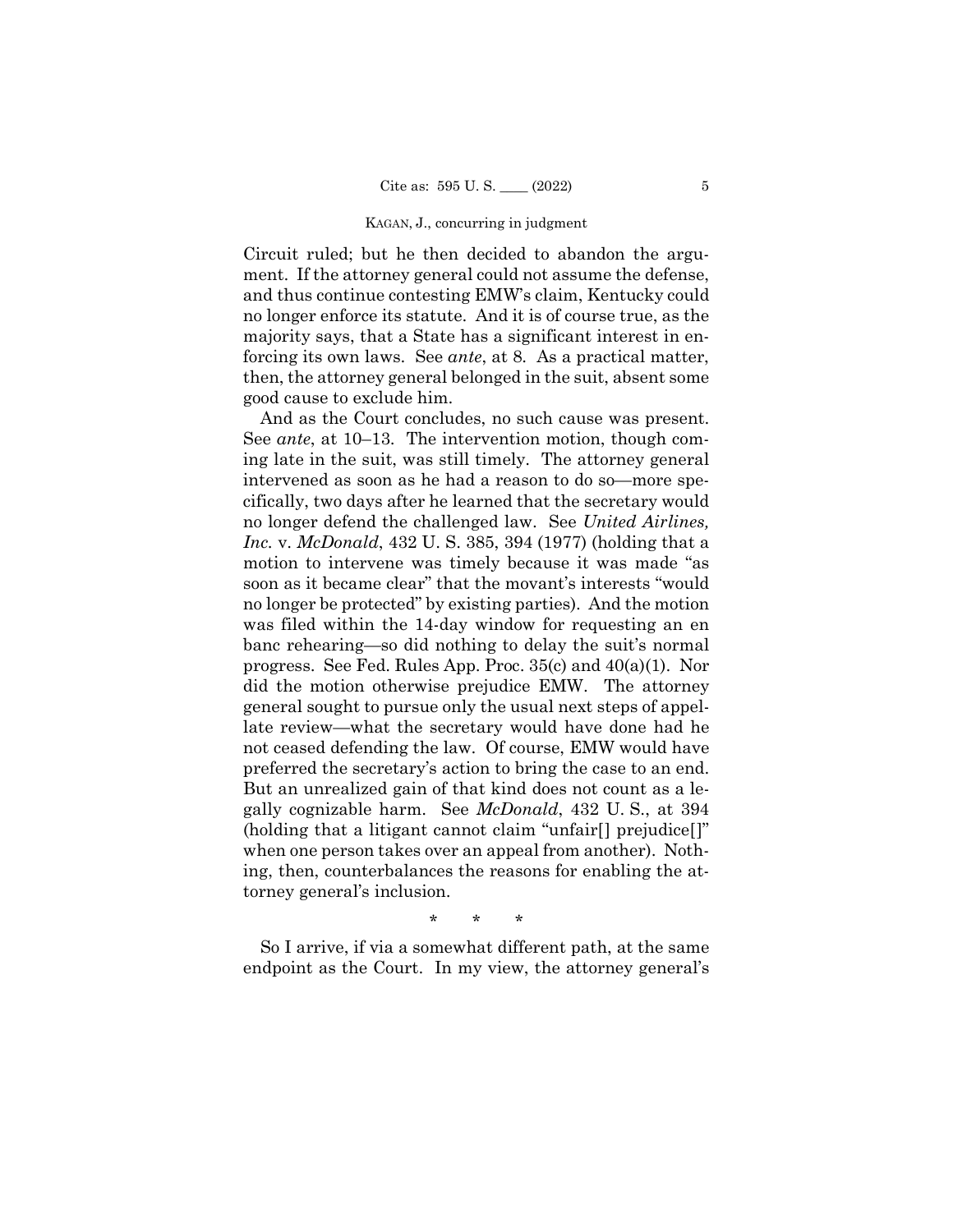# KAGAN, J., concurring in judgment

motion to intervene was not an end-run around the timelyappeal rule. And with that issue out of the way, this is a textbook case for intervention. The Sixth Circuit should have allowed the attorney general to step into the litigation to defend the challenged law.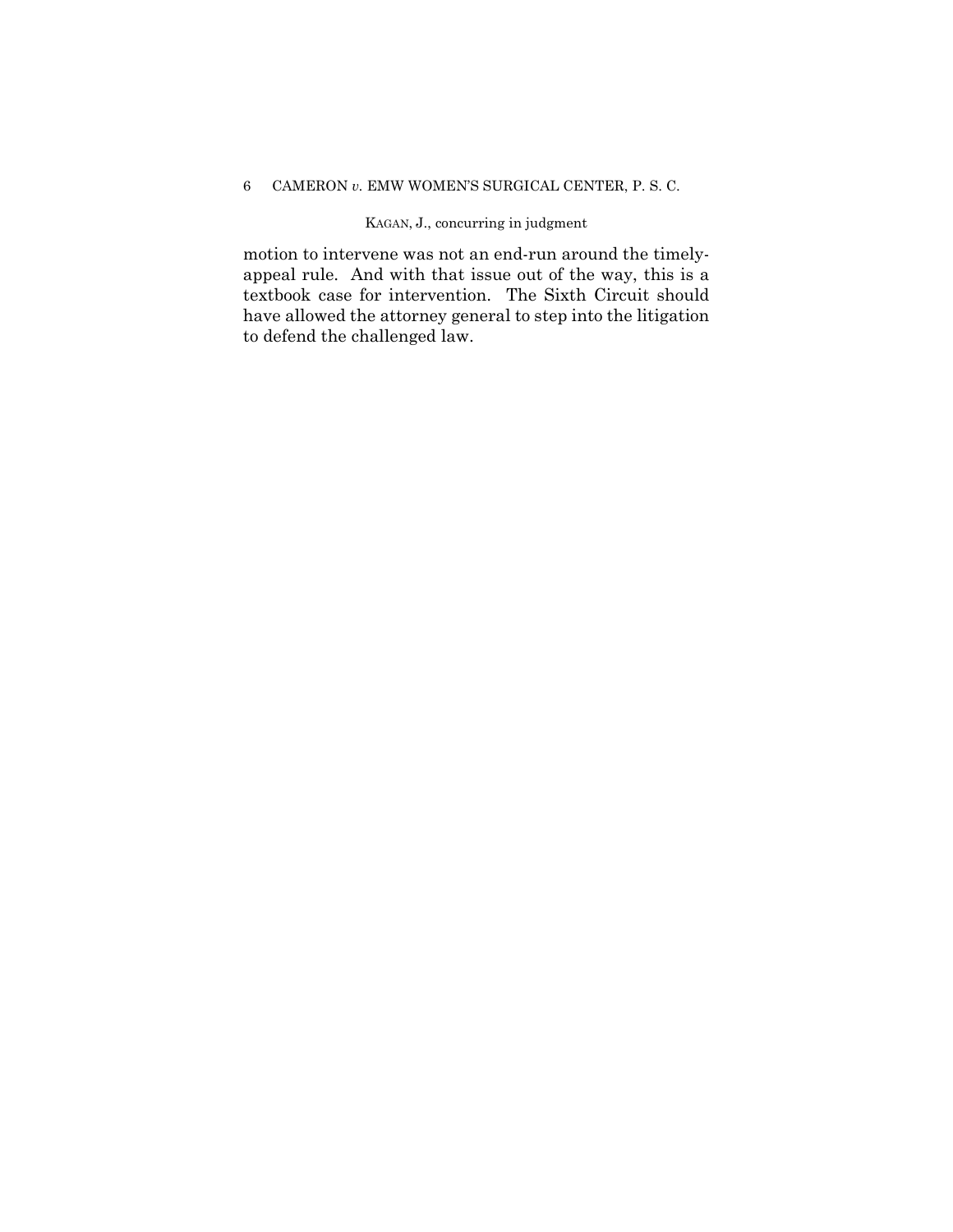# **SUPREME COURT OF THE UNITED STATES**  $\overline{\phantom{a}}$  , where  $\overline{\phantom{a}}$

### No. 20–601  $\overline{\phantom{a}}$  , where  $\overline{\phantom{a}}$

# DANIEL CAMERON, ATTORNEY GENERAL OF KENTUCKY, PETITIONER *v.* EMW WOMEN'S SURGICAL CENTER, P. S. C., ET AL.

# ON WRIT OF CERTIORARI TO THE UNITED STATES COURT OF APPEALS FOR THE SIXTH CIRCUIT

[March 3, 2022]

# JUSTICE SOTOMAYOR, dissenting.

In every case, there must be a "point of time when litigation shall be at an end." *Browder* v. *Director, Dept. of Corrections of Ill.*, 434 U. S. 257, 264 (1978) (internal quotation marks omitted). To effectuate that endpoint, our legal system requires parties to abide by representations made in a lawsuit regardless of later regrets. In this case, the attorney general of Kentucky stipulated to his own dismissal as a party in the District Court and agreed to have another official represent Kentucky's interests. Only years later, and after the Court of Appeals affirmed the District Court's judgment, did the attorney general ask the Court of Appeals to allow him to return based on a position he had disavowed when securing his dismissal earlier in the litigation. The Court of Appeals refused his request to intervene.

Generally, the decision whether to permit intervention in a case is left to the "sound discretion" of the court in which intervention is sought, as that court is the best positioned to assess potential inefficiencies and unfairness that might result. *NAACP* v. *New York*, 413 U. S. 345, 366 (1973). The Court acknowledges that highly deferential standard, but nonetheless bends over backward to accommodate the attorney general's reentry into the case. I fear today's decision will open the floodgates for government officials to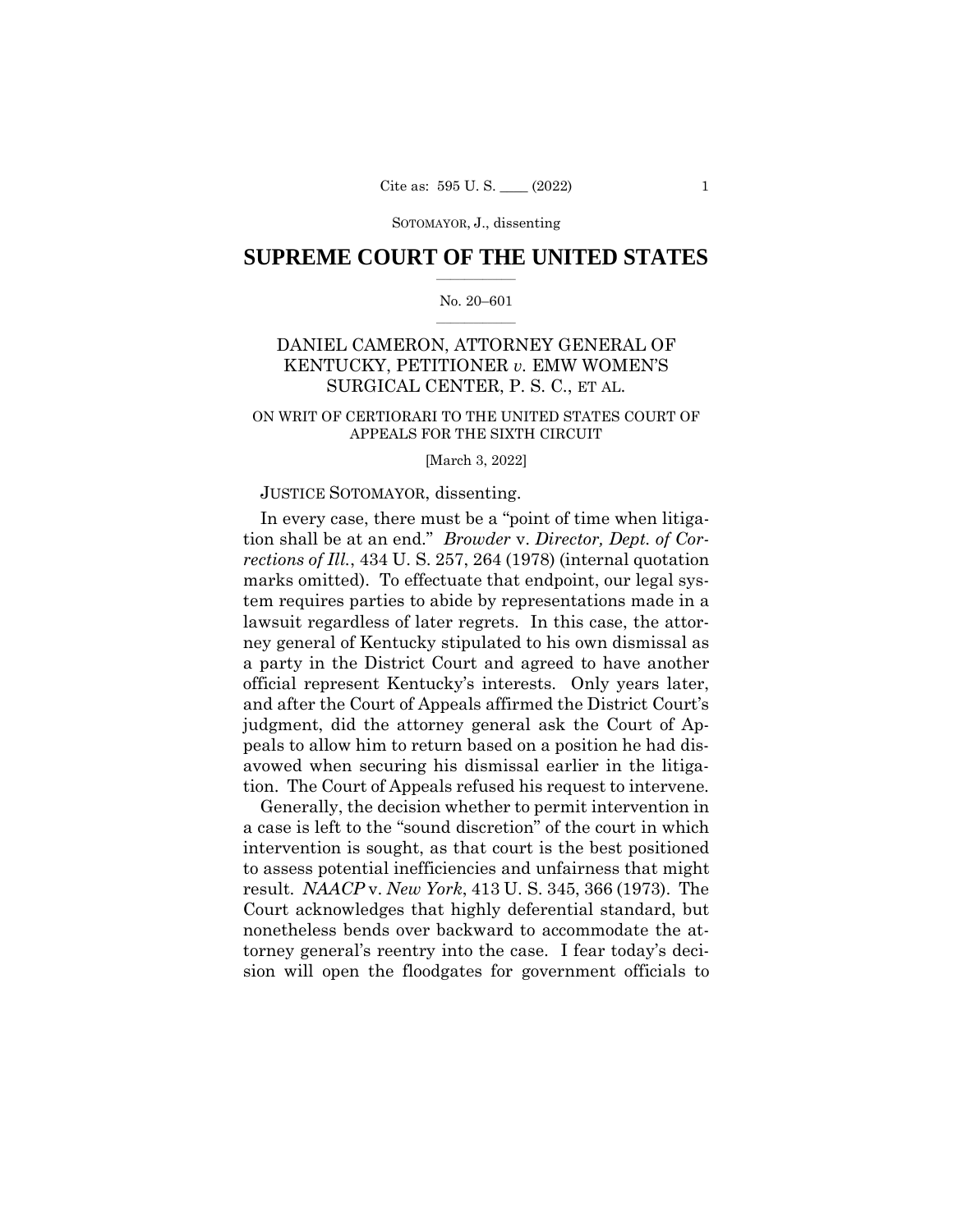## SOTOMAYOR, J., dissenting

evade the consequences of litigation decisions made by their predecessors of different political parties, undermining finality and upsetting the settled expectations of courts, litigants, and the public alike. I respectfully dissent.

I

In March 2018, the Kentucky Legislature enacted House Bill 454 (H. B. 454), which prohibits "dilation and evacuation" abortions after 11 weeks of pregnancy except in medical emergencies. Respondents, a clinic and two of its physicians, challenged the law, contending that it violates the Fourteenth Amendment by imposing an undue burden on the right to previability abortion. Respondents named four defendants in the complaint, including the attorney general of Kentucky and the interim secretary of Kentucky's Cabinet for Health and Family Services (secretary).<sup>[1](#page-30-0)</sup> Each was named in his official capacity. At the time, Andrew Beshear, a Democrat, served as Kentucky's attorney general. The secretary served as part of the administration of Governor Matt Bevin, a Republican.

Respondents sought a motion for a temporary restraining order and preliminary injunction. In response, the attorney general disclaimed responsibility for enforcing the law. The attorney general explained that "H. B. 454 does not confer upon the Attorney General the authority or duty to enforce the provisions as enacted" and "does not provide the Attorney General with any regulatory responsibility or other authority to take any action." Electronic Case Filing in No. 3:18–cv–00224 (WD Ky., May 8, 2018) (ECF), Doc. 42, p. 1. He concluded that, as a result, "there is no act of the Attorney General or his Office for the Court to enjoin." *Ibid.* The attorney general asserted no interest in defending the constitutionality of H. B. 454 on behalf of the State.

<span id="page-30-0"></span> $1$ <sup>1</sup> The other two defendants were the executive director of the Kentucky Board of Medical Licensure and the Commonwealth's Attorney for the 30th Judicial Circuit of Kentucky.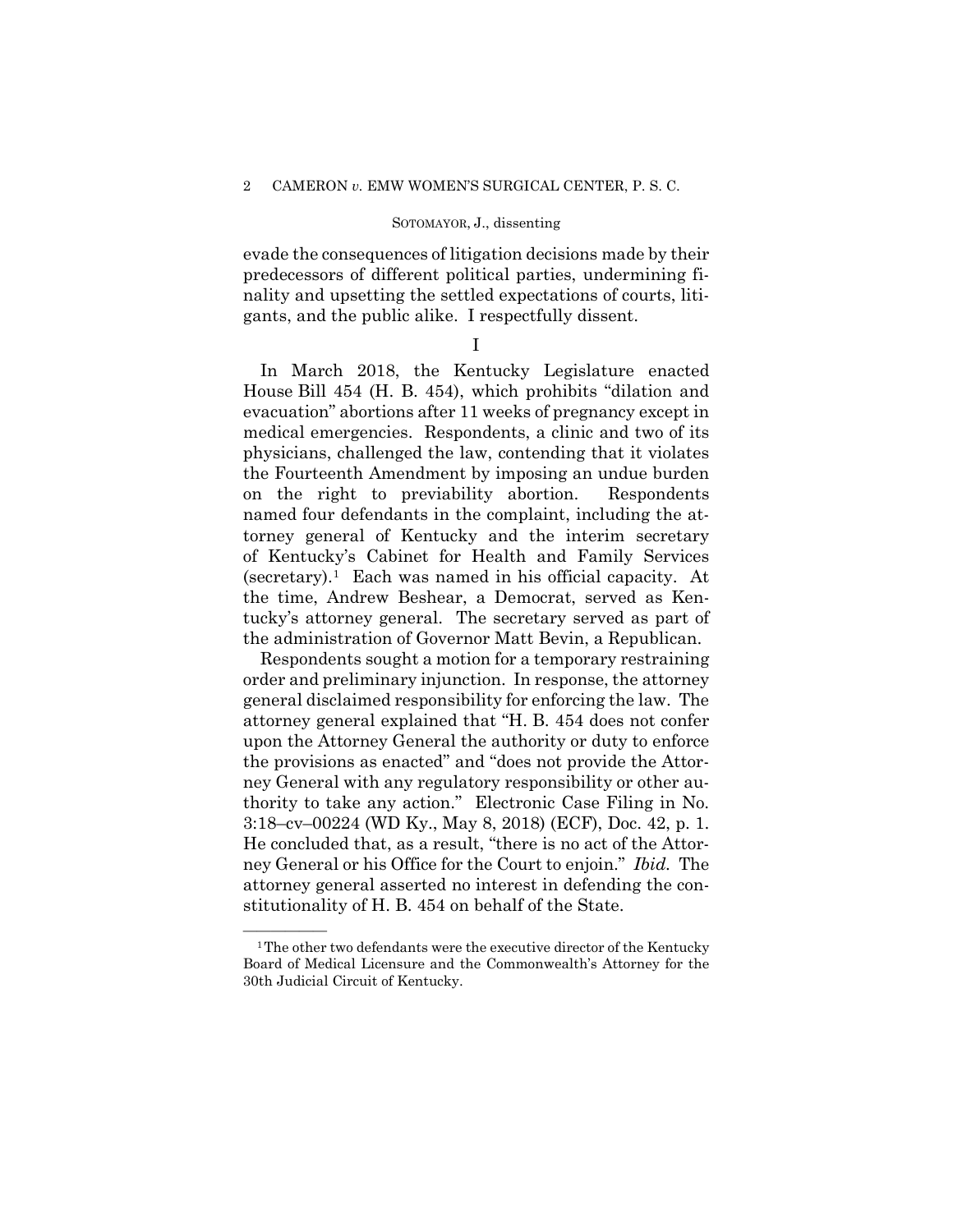Shortly thereafter, the attorney general and the respondents submitted to the District Court a joint stipulation and proposed order of dismissal. The stipulation provided that the attorney general "agrees that any final judgment in this action concerning the constitutionality of HB 454 (2018) will be binding on the Office of the Attorney General, subject to any modification, reversal or vacation of the judgment on appeal." ECF Doc. 46, at 2. It also specified that he reserved "all rights, claims, and defenses" that were available to him, including those related to "whether he is a proper party in this action and in any appeals arising out of this action." *Id.*, at 1. The District Court entered the order dismissing the attorney general from the case.

The attorney general did not participate in any further proceedings before the District Court. The secretary continued to defend H. B. 454. After a 5-day bench trial, the District Court issued a permanent injunction against the enforcement of H. B. 454, declaring it unconstitutional under this Court's precedents. Subsequently, the secretary alone filed a notice of appeal.

After the secretary's appeal was fully briefed, but before argument, then-Attorney General Beshear was elected Governor and Daniel Cameron, a Republican, was elected as Kentucky's new attorney general. Four of the secretary's lawyers moved to withdraw from the case, explaining that they would no longer be employed in their current positions. Some weeks later, the same four attorneys, now employed by the Office of the Attorney General, appeared as counsel for the secretary. Attorney General Cameron also entered an appearance as counsel for the secretary. He did not seek to intervene.

The Court of Appeals rendered judgment against the secretary, affirming the District Court's judgment. After this decision, the secretary communicated to the attorney general that he did not intend to defend H. B. 454 further by,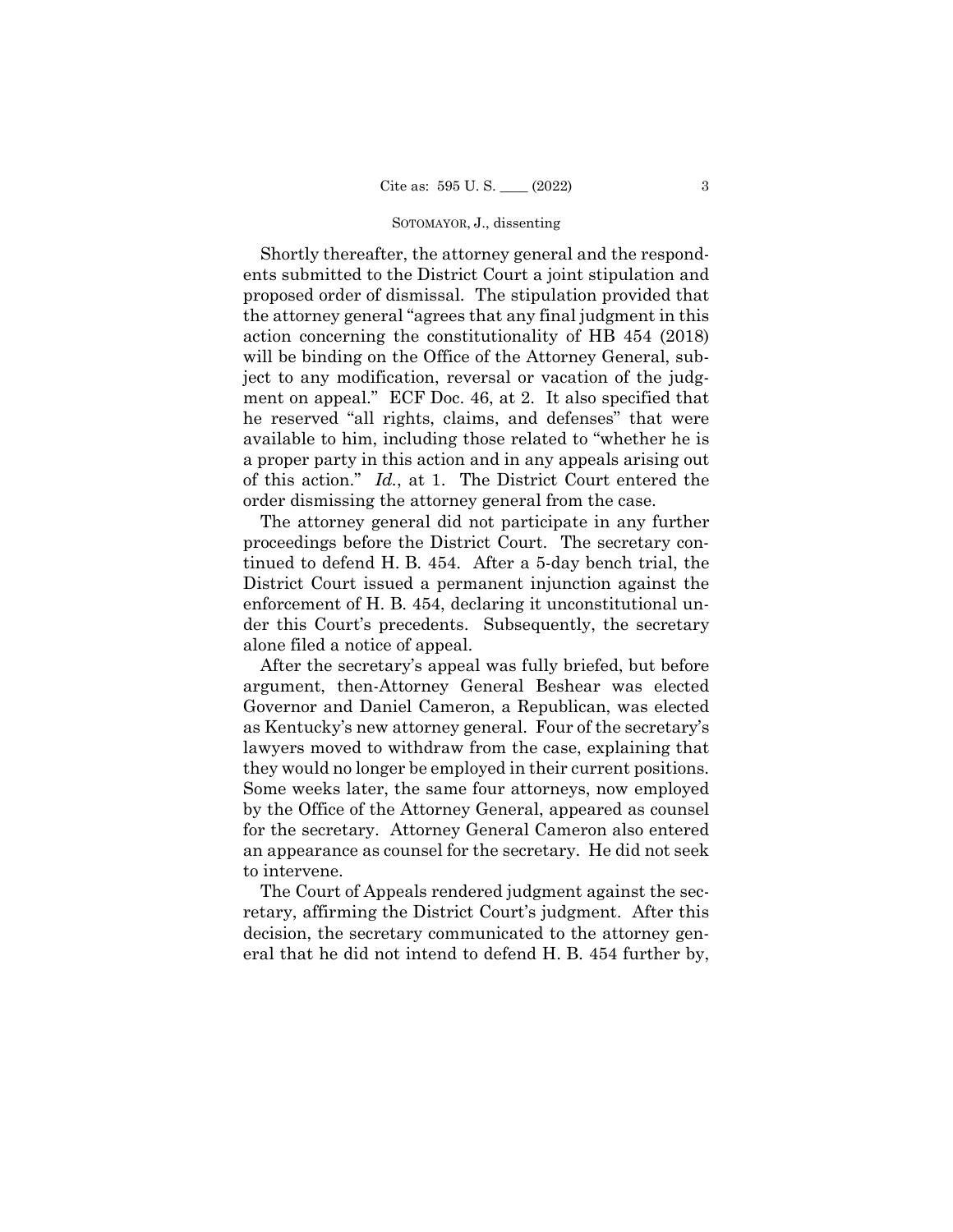### SOTOMAYOR, J., dissenting

for example, filing a petition for rehearing en banc or seeking a writ of certiorari. Attorney General Cameron and the lawyers from his office who had appeared as counsel for the secretary moved to withdraw, and the attorney general moved to intervene as a party in his own right. This was nearly five months after the attorney general reappeared as counsel for the secretary and over two years after the District Court entered the stipulated order of dismissal. The attorney general also tendered a petition for rehearing en banc.

The Court of Appeals denied the motion and dismissed the petition for rehearing en banc. It observed, among other things, that the attorney general's motion to intervene came "years into [the case's] progress," after both the District Court and the Court of Appeals had issued decisions. *EMW Women's Surgical Center, P.S.C.* v. *Friedlander*, 831 Fed. Appx. 748, 750 (CA6 2020). It explained that having been "named . . . as a defendant" in the complaint and having "stipulated [to his own] dismissal," the attorney general was unquestionably put on notice of the case long before the Court of Appeals issued its decision. *Id.,* at 751. In the Court of Appeals' view, allowing the attorney general to intervene at this late hour would give would-be intervenors "every incentive to sit out litigation until [a court of appeals] issue[s] a decision contrary to their preferences, whereupon they can spring to action." *Id.,* at 750. The Court of Appeals clarified that it was "not reach[ing] the issue of whether Attorney General Cameron has a substantial legal interest in the subject matter of this case" nor "question[ing] whether states' attorneys general may appropriately intervene to defend their states' laws," but merely addressing the appropriateness of the attorney general's intervention under the circumstances of "this particular case." *Id.,* at 752, n. 4.

This Court granted the attorney general's petition for certiorari, and now reverses.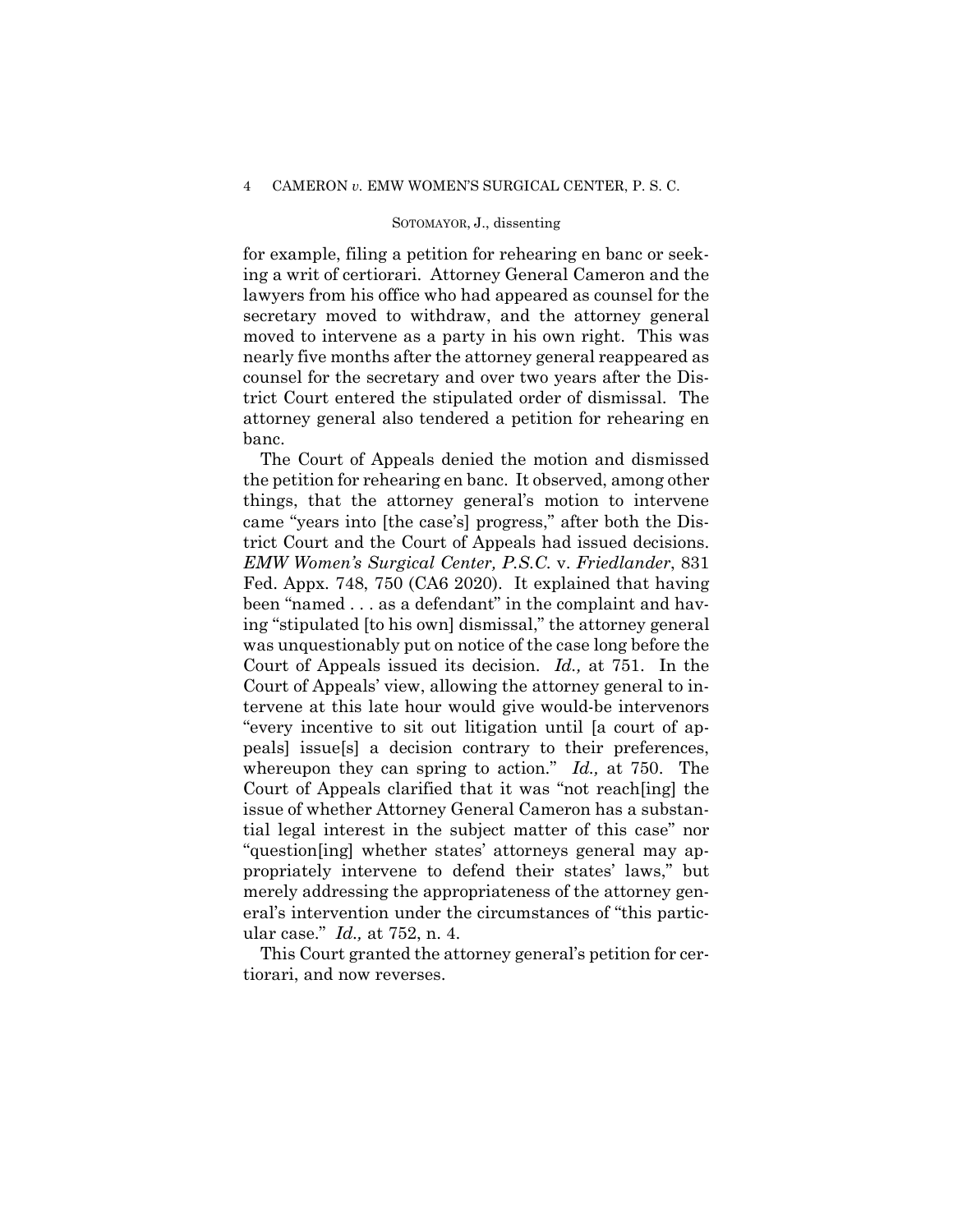## II

I have no quarrel with the Court's holding that no jurisdictional bar precluded the attorney general's intervention. On the facts of this case, however, I disagree with the Court's determination that the Court of Appeals' denial of the attorney general's motion to intervene constituted an abuse of discretion. The Court reaches that result only by giving short shrift to a critical and unusual aspect of this case: The attorney general's motion to intervene was based on arguments he had eschewed below and was filed only after judgments had been rendered by both the District Court and the Court of Appeals. The attorney general's change in position alone requires affirmance.

The Court correctly observes that "[r]esolution of a motion for permissive intervention is committed to the discretion of the court before which intervention is sought." *Ante,* at 9 (citing *Automobile Workers* v. *Scofield*, 382 U. S. 205, 217, n. 10 (1965); Fed. Rule Civ. Proc. 24(b)(1)(a)). The Court may reverse, in other words, only if it determines that the Court of Appeals abused its discretion by denying the attorney general's motion for intervention. See generally *NAACP*, 413 U. S., at 366.

The attorney general sought to intervene in the Court of Appeals "to ensure that [the State's] interests with respect to H. B. 454" were "fully defended." ECF in No. 19–5516 (CA6, June 11, 2020), Doc. 56, pp. 5, 8; see *id.,* at 13 (noting that there is "no doubt" that Kentucky, "through Attorney General Cameron," has a sufficient legal interest in the matter). In the District Court, however, the attorney general took a different view. There, he represented that he had no interest in the case because "H. B. 454 does not confer upon the Attorney General the authority or duty to enforce the provisions as enacted," and insisted that the law "does not provide the Attorney General with any regulatory responsibility or other authority to take any action related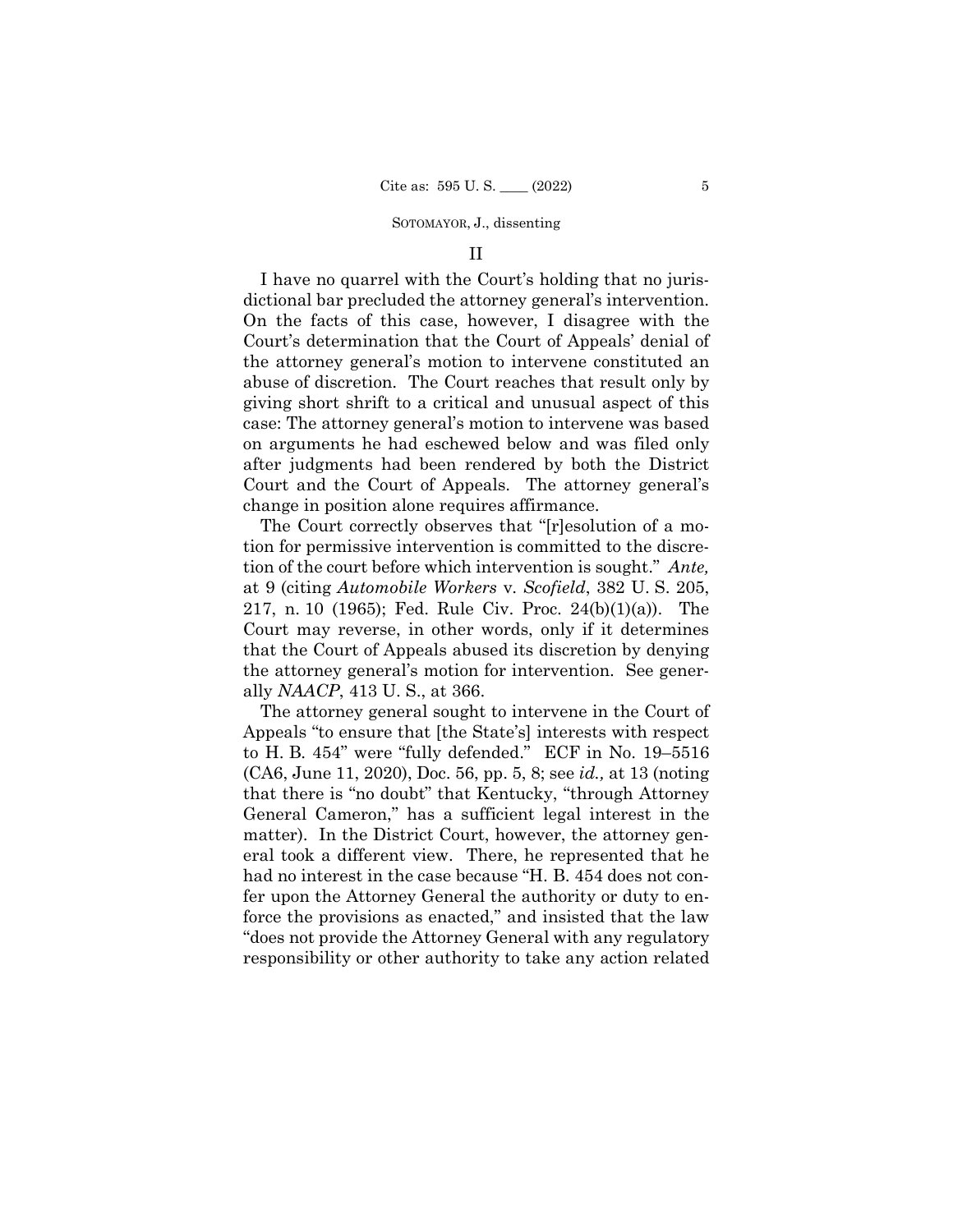to the Act." ECF Doc. 42, at 1. Based on this representation, respondents entered into a stipulation agreement with the attorney general, and the District Court entered its dismissal order.

As a general matter, "'where a party assumes a certain position in a legal proceeding, and succeeds in maintaining that position, he may not thereafter, simply because his interests have changed, assume a contrary position, especially if it be to the prejudice of the party who has acquiesced in the position formerly taken by him.'" *New Hampshire* v. *Maine*, 532 U. S. 742, 749 (2001) (quoting *Davis* v. *Wakelee*, 156 U. S. 680, 689 (1895); alteration omitted). This principle is not limited to private litigants. Courts and other parties are also "entitled to rely on [a] State's plausible interpretation of the law it is charged with enforcing." *Sorrell* v. *IMS Health Inc.*, 564 U. S. 552, 563 (2011). A state official's late-breaking effort to change his theory of state law comes with costs to judicial efficiency and finality, and it disrupts the expectations not only of the adversarial litigant but of other parties who may have litigated based on their understanding of both the State's position and who would represent the State's interests.[2](#page-34-0)

The Court's failure to acknowledge the attorney general's switch in position leads it to an erroneous result. The Court primarily faults the Court of Appeals for "fail[ing] to account for the strength of the Kentucky attorney general's

<span id="page-34-0"></span> $2$ In the majority's view, the attorney general should not be held to his earlier representation because, although he secured his own dismissal in his official capacity and now seeks to intervene in his official capacity, his theory of his role in the litigation is different. See *ante*, at 9–10, n. 5. The Court cites no authority for this "two hats theory," Tr. of Oral Arg. 29, because it cannot. This Court's precedents recognize, of course, the distinction between litigating in one's personal capacity and one's official capacity. See, *e.g., Bender* v. *Williamsport Area School Dist.*, 475 U. S. 534, 543–544 (1986). But the Court has never held that a state official can wear separate "hats" within his official capacity for distinct purposes, with different legal effect.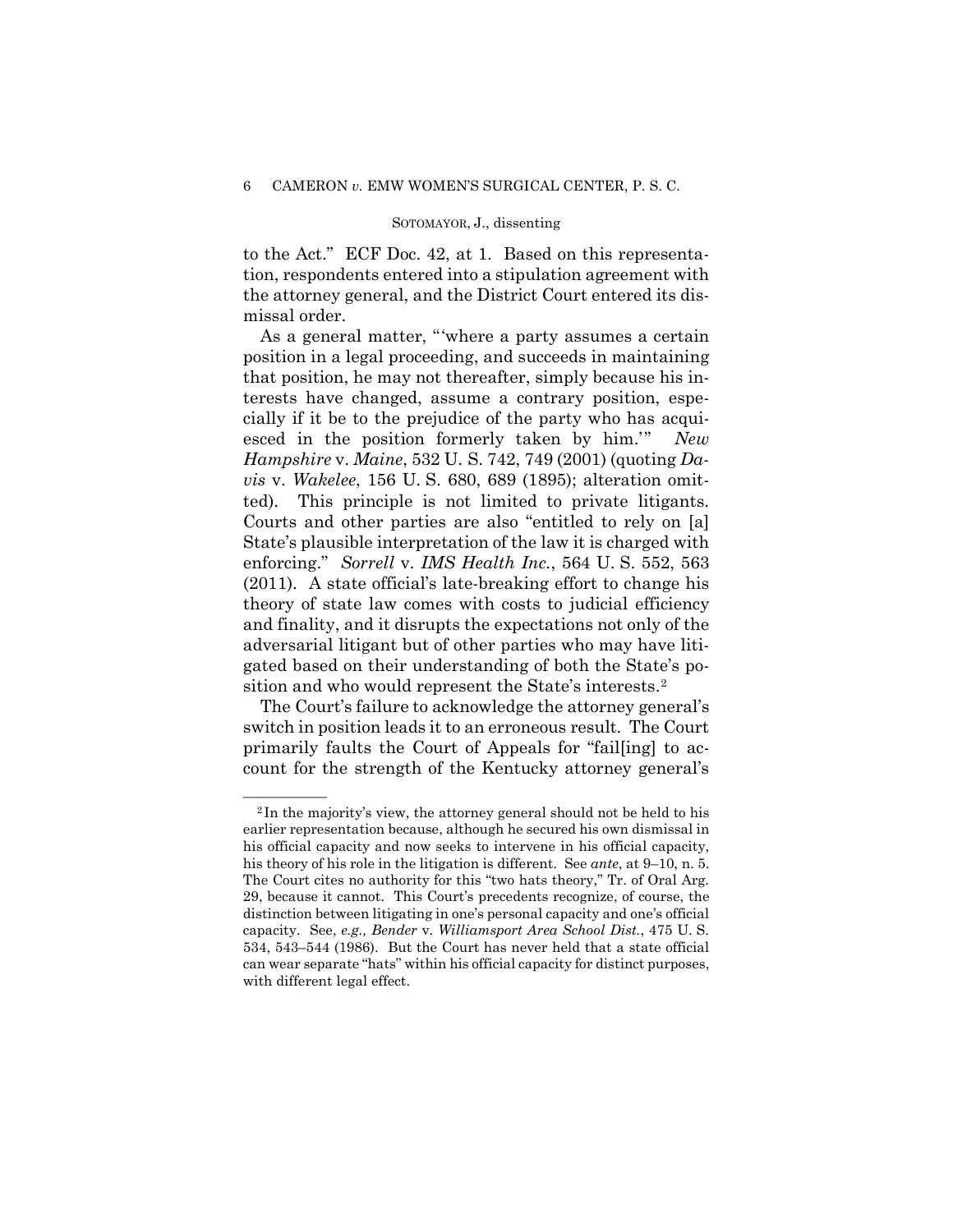interest in taking up the defense of HB 454." *Ante,* at 9. All agree that States and their authorized officials have substantial sovereign interests in defending their laws. The Office of the Attorney General, however, previously represented that it had *no* interest in these proceedings. Had the attorney general been a private litigant, that decision would have been binding: This Court regularly "has . . . refused to consider a party's argument that contradicted a joint 'stipulation [entered] at the outset of th[e] litigation.'" *Christian Legal Soc. Chapter of Univ. of Cal., Hastings College of Law* v. *Martinez*, 561 U. S. 661, 677 (2010) (quoting *Board of Regents of Univ. of Wis. System* v. *Southworth*, 529 U. S. 217, 226 (2000); alterations in original). Respect for state sovereignty does not entitle a state official to evade these well-established consequences. Given the attorney general's change in position and the deferential standard of review, the Court of Appeals did not abuse its discretion by denying his motion for intervention.

Further, as the Court acknowledges, Kentucky law provides that the attorney general and other authorized state officials, including the secretary, "shar[e] . . . authority" to defend the constitutionality of state laws, or to decline to do so. *Ante,* at 8; see Ky. Rev. Stat. Ann. §12.210(1) (West 2021). The Court makes much of the attorney general's role in defending Kentucky law, but gives short shrift to the manner in which Kentucky has structured its law to allow other state officers to represent the State's interests in court. When the attorney general stipulated to dismissal from the case, he acquiesced to the secretary's right under state law to represent Kentucky's interests in the manner that the secretary saw fit.

Notably, the Court's decision to allow intervention on appeal is without precedent. Before the Court of Appeals, the attorney general was able to identify only two instances, both from the Ninth Circuit, in which a federal court of appeals granted a post-decision motion to intervene, a fact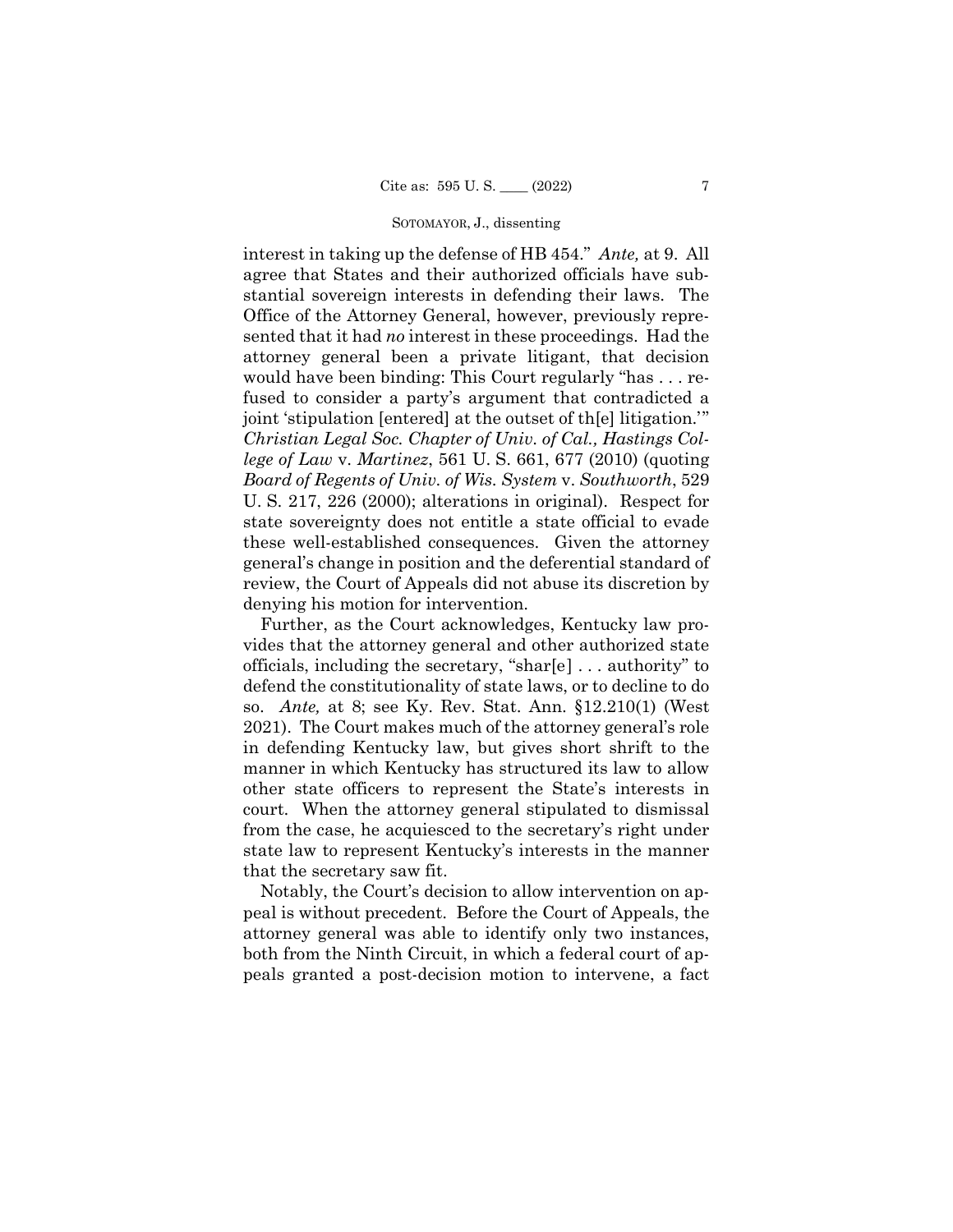### SOTOMAYOR, J., dissenting

that "points decisively against intervention" and hardly suggests that denial of intervention would be an abuse of discretion. 831 Fed. Appx., at 750. Neither of those two cases involved a situation in which the intervenor on behalf of the State was a party to the case earlier in the proceedings, let alone one in which the intervenor had previously disclaimed his theory of intervention to obtain dismissal from the suit. See *Day* v. *Apoliona*, 505 F. 3d 963, 965–966 (CA9 2007); *Peruta* v. *County of San Diego*, 824 F. 3d 919, 941 (CA9 2016) (en banc). Indeed, the Ninth Circuit has denied intervention on facts similar to these. In *Yniguez* v. *Arizona*, 939 F. 2d 727 (1991), the court considered a state attorney general's motion to intervene on appeal to defend the constitutionality of a state law where the attorney general had previously "argued for and won a dismissal of the suit against him in the district court." *Id.*, at 729. There, as here, the attorney general sought to intervene after the only remaining state defendant in the case declined to pursue the case further. *Id.*, at 730. The court nonetheless held that "having argued in the district court that he should not be a party, the Attorney General is estopped from now arguing that he should be." *Id*., at 738. Other Courts of Appeals have similarly held that stipulations entered into by a public official in his official capacity are binding on the official's successors. *Morales Feliciano* v. *Rullan*, 303 F. 3d 1, 8 (CA1 2002); *Vann* v. *United States Dept. of Interior*, 701 F. 3d 927, 929 (CADC 2012); see generally 11A A. Miller, M. Kane, & C. Wright, Federal Practice and Procedure §2956 (3d ed. 2021).

Perhaps the Court means to excuse the attorney general from his prior stipulation because of the intervening election. That election undoubtedly explains, as a practical matter, the attorney general's change in position. But the Court's reasoning would seem to apply equally if Attorney General Cameron had held office since the outset of this lawsuit, made a calculated decision to stipulate to dismissal